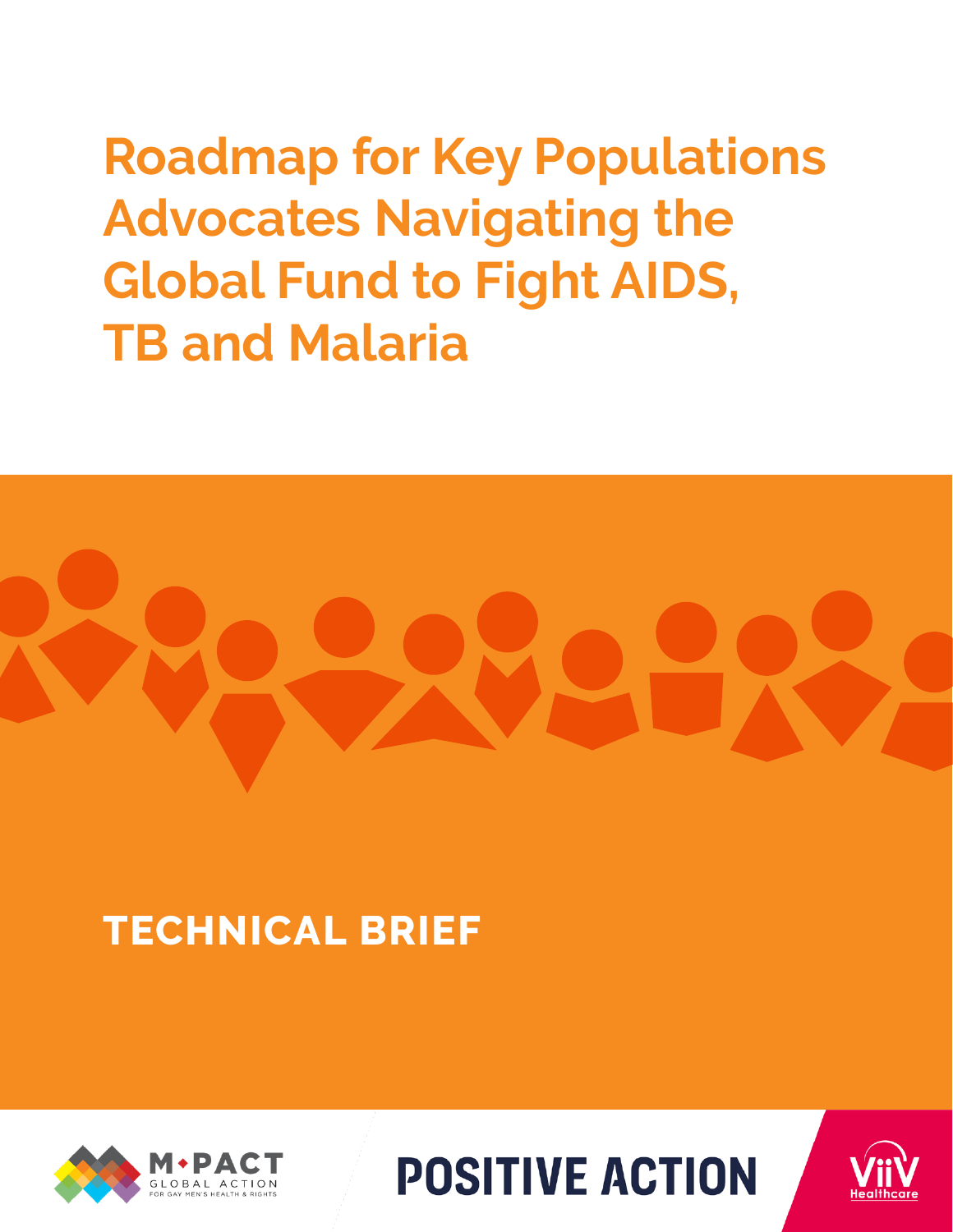

Middle East & North African Global Fund Key Population Programs Meeting - Istanbul 2019

Funding for HIV programs tailored to the needs of gay and bisexual men and other men who have sex with men, sex workers, people who inject drugs and transgender people remains shockingly low worldwide: [only 2% of global funding for HIV programs targets key populations.](https://aidsfonds.org/assets/resource/file/Fast-Track%20or%20Off%20Track%20report-final.pdf) Yet according to UNAIDS, [key populations and their partners accounted for 62% of new adult HIV infec](https://www.unaids.org/en/resources/presscentre/featurestories/2020/december/20201207_new-hiv-infections-increasing)[tions in 2019.](https://www.unaids.org/en/resources/presscentre/featurestories/2020/december/20201207_new-hiv-infections-increasing)

[The Global Fund to Fight AIDS, TB and Malaria](https://www.theglobalfund.org/en/) (The Global Fund), has made reaching key populations a top strategic priority, and has set up a variety of policies, procedures, and technical support opportunities toward that end. Nevertheless, the complexity of these mechanisms can cause challenges for key populations working to access those funds.

This brief is intended to:

- 1. Provide an overall snapshot of how the Global Fund mechanism works, to help key populations navigate the pathway to securing funding for their work.
- 2. Provide links to toolkits, policy briefs, trainings and other materials that explain different steps in that process in more detail.
- 3. Share case study examples of successful key population programs supported by the Global Fund, in hopes that they inspire creativity, innovation and persistence in driving this work forward.

This brief is intended for:

- 1. Key Populations advocates, organizers, networks and community members working to understand and make the most of resources and opportunities at the Global Fund;
- 2. Supportive allies, partner organizations, CCM members and all others who agree that KP communities can and should be the leaders of the HIV response for their communities.

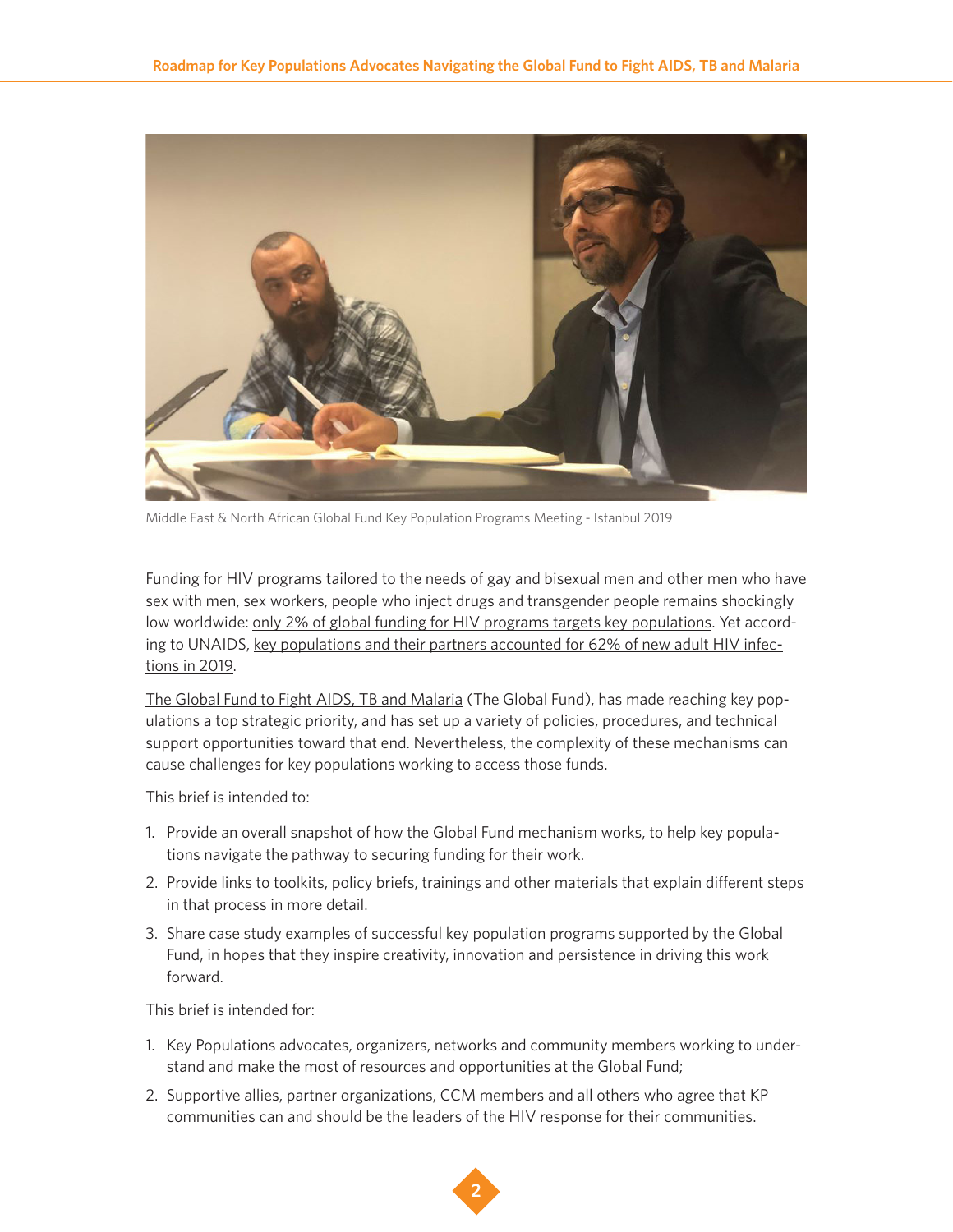# **PART 1: How the Global Fund mechanism works, and entry points for Key Populations Advocates**

# **The Global Fund is a Multilateral, Participatory Funding Mechanism**

The Global Fund was founded in 2002, when world leaders came together to take collective action against three infectious diseases: AIDS, TB and malaria. A multilateral funding mechanism, the Global Fund raises funds from a variety of donors – including wealthy nations, the private sector, and philanthropies – whose pledges go into a shared funding pool. The use of that money is governed by a [board](https://www.theglobalfund.org/en/board/) made up of donor nations, implementer countries, public health experts, the private sector, philanthropies, civil society, and people living with the three diseases, who collectively develop a strategy, vote on major policy decisions, and provide oversight. As of June 2020, the Global Fund has disbursed over US\$45 billion to 155 countries around the world<sup>1</sup>.

From its inception, the Global Fund was intended to be participatory. Rather than a solely "topdown" approach - in which a wealthy donor dictates the terms, conditions and priorities for the

funding that they will give, with the recipient country having little say about it - the Global Fund aimed to reimagine this relationship and to give impacted countries and individuals opportunities to shape the work. While the Global Fund has undergone changes and restructuring over its nearly 20-year lifespan, the principle of participation still holds. Opportunities for direct participation are especially important for key populations advocates, who for decades have faced stigma and discrimination not only in healthcare settings, but also in board rooms and policy-making arenas that decide where monies designated to combat HIV, TB and malaria will flow. There are two major entry points for key populations advocates seeking to shape the priorities and funding decisions of the Global Fund: (a) the Board, and (b) the County-Coordinating Mechanisms (CCMs).



Middle East & North African Global Fund Key Population Programs Meeting - Istanbul 2019

# **Entry point A: The Global Fund Board**

The Global Fund board is made up of 28 constituencies. There are 20 that have the right to vote on board decisions, while the remaining 8 are observers. Though each constituency only gets one vote (or one "seat" at the table), the seat isn't actually held by one single person – instead, each Delegation is made up of a team of people, including the Lead Delegate, the Alternate Delegate, a Communications Focal Point person, and various other representatives and participants who contribute to the work of their Delegation (i.e. developing policy positions, bringing research and analysis to the discussions, sharing reports from their country or constituency, etc.)

<sup>1</sup> <https://www.theglobalfund.org/en/overview/>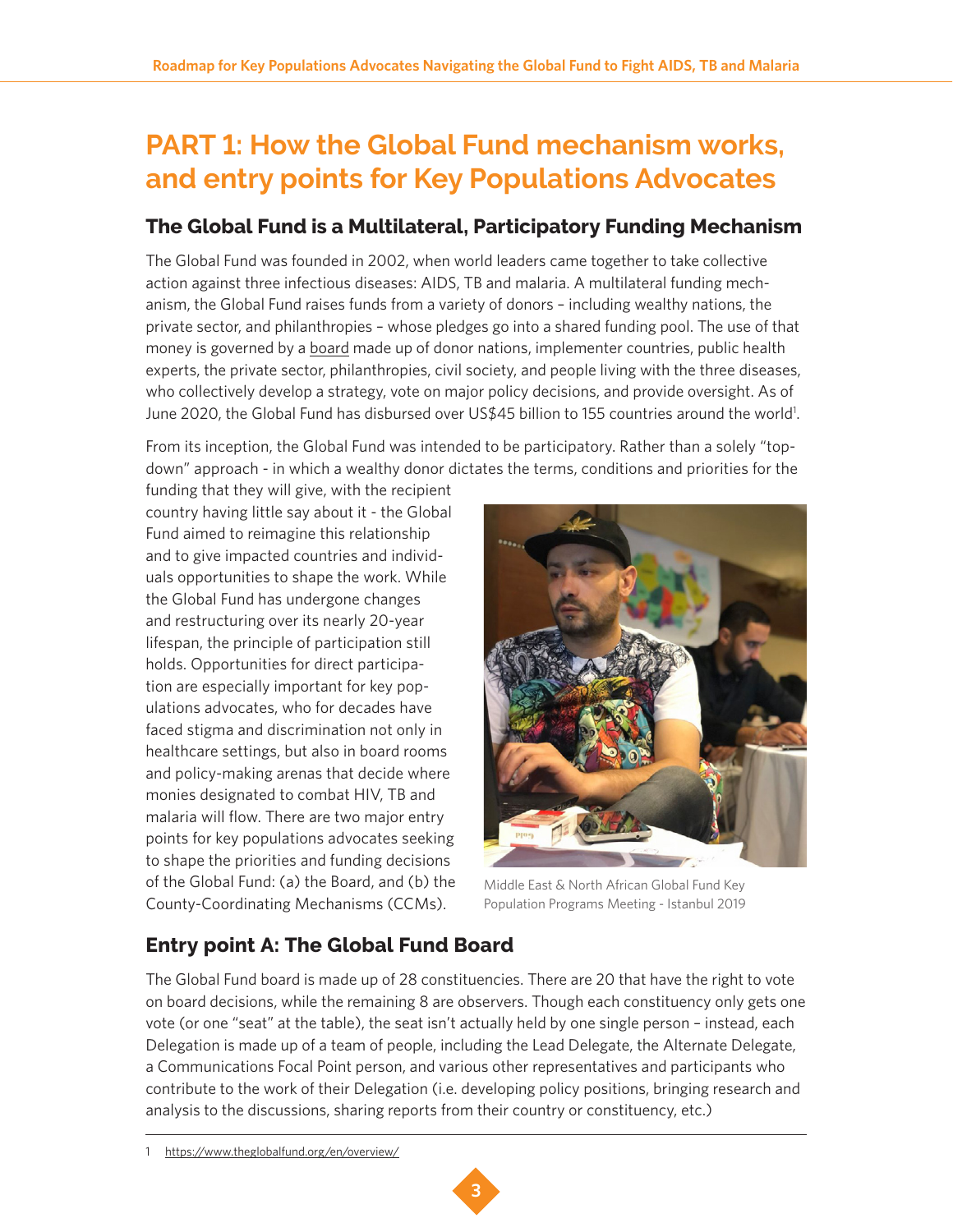

Key Populations advocates can follow and find opportunities to engage in Global Fund board processes, deliberations and decisions by connecting with the constituency that represents their issues. Because board meetings and associated processes tend to move quickly, the best way to track this work is often through social media feeds, which are updated in real time (rather than websites which tend to be updated more sporadically).

The Facebook links to the main civil society delegations are as follows:

- [Communities Delegation](https://www.facebook.com/CommunitiesDelegation)  representing people living with HIV, TB and malaria
- [Developing Country NGO Delegation](https://www.facebook.com/developingNGOs/) representing civil society and non-governmental organizations (NGOs) from recipient countries
- [Developed Country NGO Delegation](https://www.facebook.com/DevelopedCountryNGO/)  representing civil society and non-governmental organizations (NGOs) from donor countries

One of the most impactful ways to shape the work of the board is to contribute toward developing the Global Fund's strategy, a partnership process that takes place every 5 years. The current strategy development process is on-going and provides a major opportunity to protect and advance the Global Fund's prioritization of key populations and human rights – follow your board delegation above to track the process in real time, and to find out about ways to contribute. (Owing to the COVID pandemic, most opportunities to engage are virtual).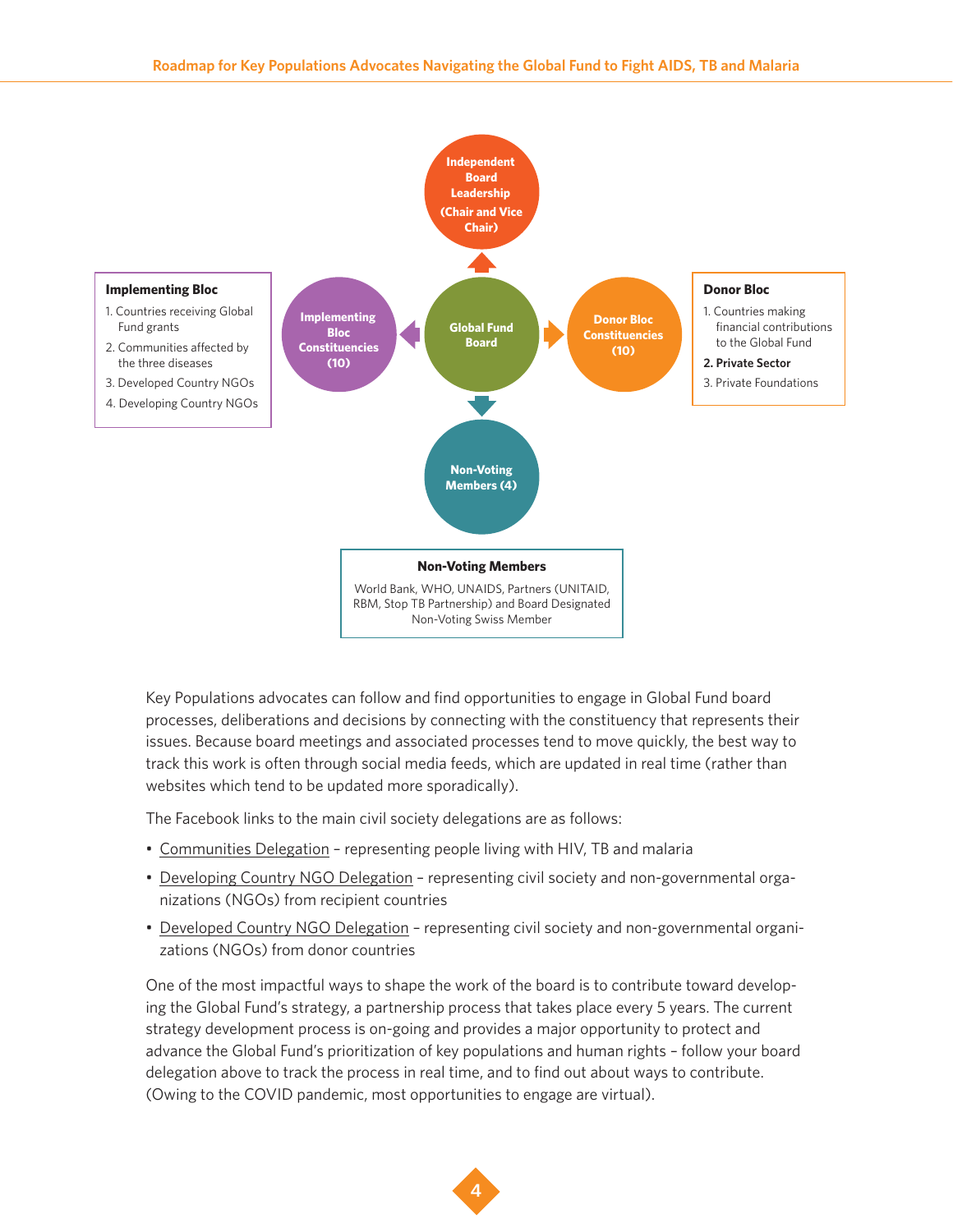

Middle East & North African Global Fund Key Population Programs Meeting - Istanbul 2019

# **Entry point B: The Country-Coordinating Mechanism**

At a country level, key populations advocates can influence their country's overall priorities by participating in the [Country Coordinating Mechanism \(CCM\)](https://www.theglobalfund.org/en/country-coordinating-mechanism/). CCMs are national committees that write and submit funding applications to the Global Fund, and that oversee the implementation of successful grants on behalf of their countries. They are comprised of representatives from across government, implementing partners, people living with the three diseases, technical experts, and grant writers, among others.

Officially, CCMs are spaces where advocates can push for the inclusion of key populations programs in funding applications to the Global Fund. (Notably, the Global Fund requires representation of all key populations at the CCM - see more about Global Fund commitments to Key Populations in Part 3, below). The reality, however, can be challenging; just being 'in the room' is not enough.

To advocate effectively, you will need to understand:

- 1. The Global Fund Grant Cycle (especially, when is the opportune moment to engage based on your home country's grant cycle?)
- 2. How to raise your voice at the CCM (how can key populations elevate their priorities most effectively?)
- 3. The Global Fund's specific programmatic requirements for Key Populations applications (Part 3, below)

Engaging in this process is challenging – not least because of deeply entrenched and systemic stigma against sex workers, people who use drugs, transgender people, and gay men and other men who have sex with men. Luckily, there are many resources that can help you understand how each step works. Below, we provide a brief explanation of each one, alongside a curated selection of useful resources for key populations and their allies who are seeking to make the most of the Global Fund's opportunities.

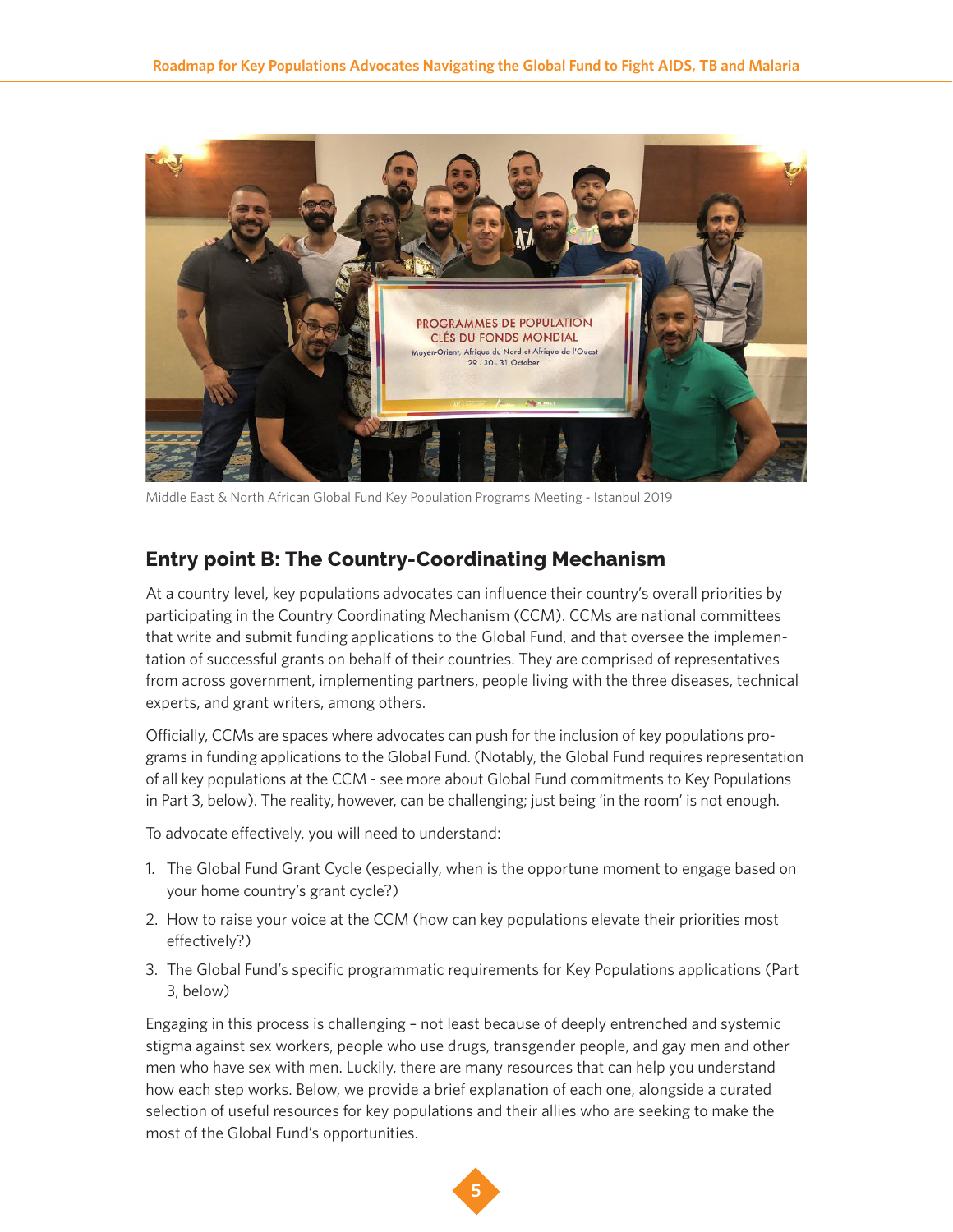# **1. Strategic Moments in the Global Fund Grant Cycle**

The Global Fund grant cycle takes place in three-year-long "allocation periods." Countries must apply within the 3-year window, but not all countries have to apply by the same date: In order to avoid overlap, there are staggered application deadlines on the calendar to avoid over-crowding. (See the submission deadlines for funding requests in the 2020-2022 allocation period [here](https://www.theglobalfund.org/en/funding-model/applying/submissions/)).

The application process begins at the country level (Figure 1). Drawing upon the country's own national priorities - such as the National AIDS Strategy and other commitments - the CCM hosts a Country Dialogue process that brings together stakeholders to work together to develop a funding request to submit to the Global Fund. (Note: while in years past the Country Dialogue was a one-off event aimed at creating a *concept note* – what is now known as a *funding proposal* – it's now expected that Country Dialogues take place on a regular basis throughout the 3-year implementation of the grant). Even so, the application process period is the most intensive part of this cycle, and the most strategic entry point for key populations advocates who want to get their priorities included in the proposal.

### **A**<br>**TE**<br>**E**<br>**T <sup>A</sup>PPLICAT<sup>I</sup>O<sup>N</sup> PROCESS** f <sup>ƒ</sup> **<sup>C</sup>OUNTR<sup>Y</sup> <sup>D</sup>IALOGU<sup>E</sup>** <sup>ƒ</sup> **E**<br>LALLA US **OI N A N D REVIEW** f <sup>ƒ</sup> **<sup>G</sup>RAN<sup>T</sup> <sup>I</sup>MPLEMENTATIO<sup>N</sup>** <sup>ƒ</sup> THUS L z<br>S COOPERATIO N AND REPROGRAMMING AS NEEDED FOR **FUNDING REQUEST**  $\blacktriangleleft$  $\blacktriangledown$  $\overline{\mathbf{v}}$ **REVIEW GRANT-MAKING APPROVAL APPLICATION PROCESS: 6-9 MONTHS GRANT IMPLEMENTATION: 3 YEARS**

## **Figure 1: The Global Fund Grant Cycle, 2020-2022.**

Source: [https://undphealthimplementation.org/functional-areas/human-rights-key-populations-and-gender/](https://undphealthimplementation.org/functional-areas/human-rights-key-populations-and-gender/integrating-human-rights-key-populations-and-gender-in-the-grant-lifecycle/) [integrating-human-rights-key-populations-and-gender-in-the-grant-lifecycle/](https://undphealthimplementation.org/functional-areas/human-rights-key-populations-and-gender/integrating-human-rights-key-populations-and-gender-in-the-grant-lifecycle/)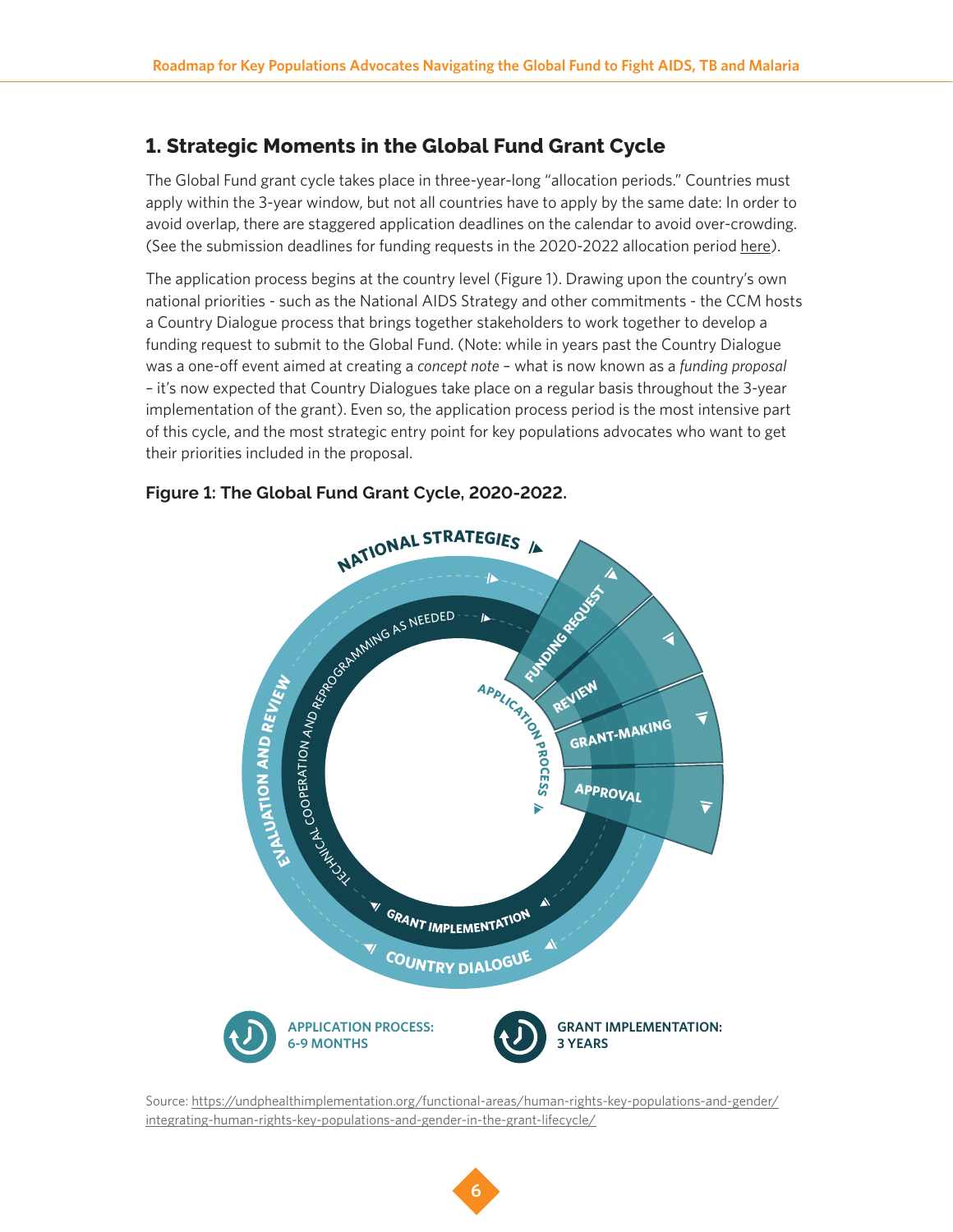There are a great number of technical briefs, civil society guides, and toolkits that have been written about how to understand and participate in the CCM effectively.

For key populations, one of the most useful resources is an 8-part Global Fund training module developed by the [Community Leadership and Action Collaborative \(CLAC\)](https://mpactglobal.org/new-updated-global-fund-toolkit-by-clac-and-mpact-on-increasing-accessing-to-resources-to-fight-hiv-tb-and-malaria/) designed and led by MPact (complete with facilitator's guide) aimed at helping gay and bisexual men, sex workers, people who use drugs and transgender people understand all aspects of the Global Fund, and how to navigate its complex procedures and ultimately secure funding. The [toolkit](https://mpactglobal.org/new-updated-global-fund-toolkit-by-clac-and-mpact-on-increasing-accessing-to-resources-to-fight-hiv-tb-and-malaria/) covers the following topics:

- Module 1: Global Fund processes and structures
- Module 2: Understanding key policies and normative guidance on human rights, sexual orientation and gender identity (SOGI), gender equality
- Module 3: Overview of funding opportunities and procedures related to the 2020-2022 funding cycle for key populations
- Module 4: Guidance on how to apply for funding for human rights and gender-related barriers, and scaling up programming for KPs
- Module 5: Community Systems Strengthening and Community Responses
- Module 6: Overview of WHO implementation tools on comprehensive HIV programs for key populations including the MSMIT, SWIT, IDUIT & TRANSIT
- Module 7: Overview of Global Fund policies regarding sustainability, transition and co-financing (STC), and catalytic investments
- Module 8: Contacts, resources, and technical assistance opportunities



Middle East & North African Global Fund Key Population Programs Meeting - Istanbul 2019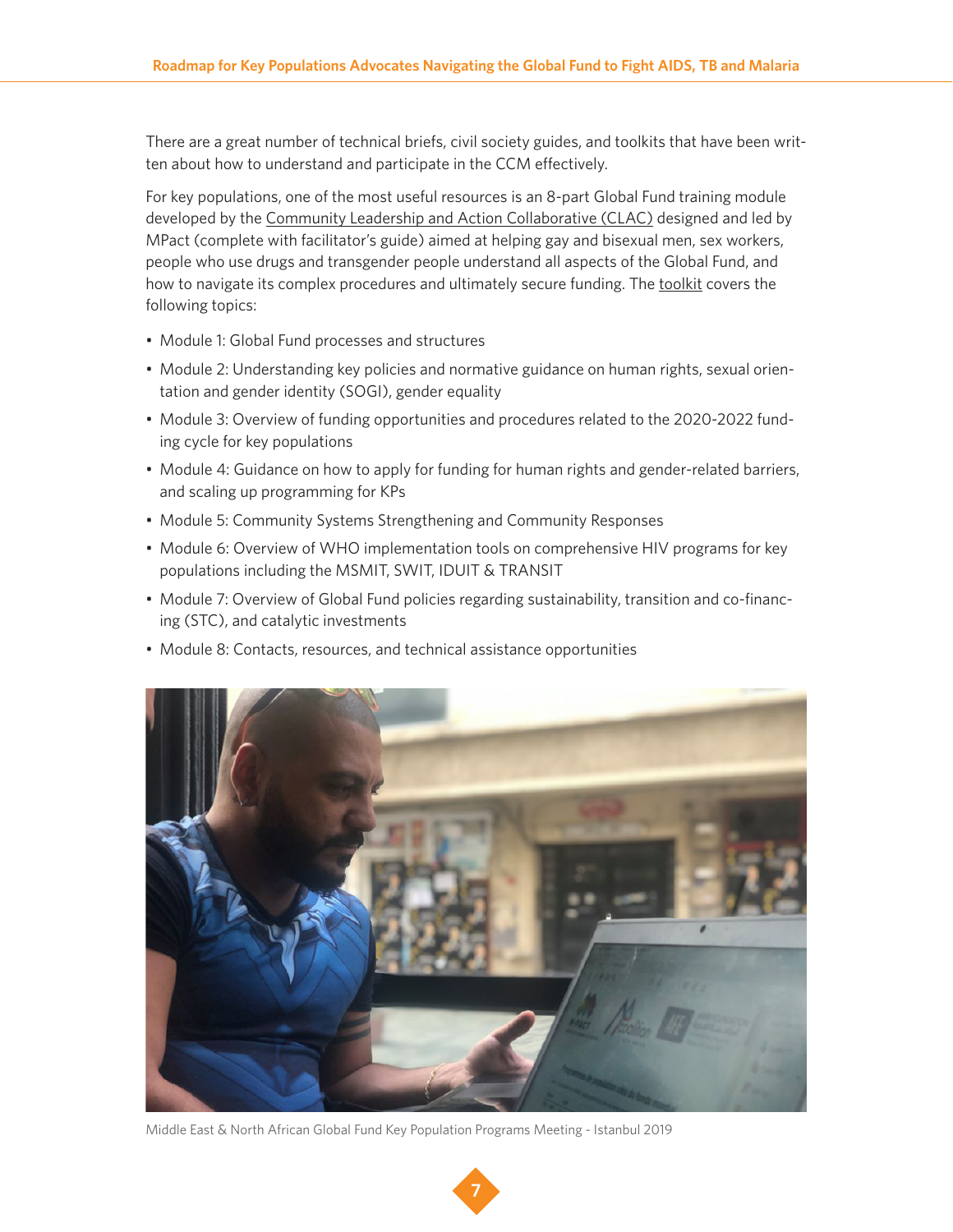The [Global Fund Community Engagement Toolbox](https://eannaso.org/eannaso/tools-and-guidelines/) (October 2020) – CRG regional Platforms

- This Toolbox contains more than 60 action-oriented resources, in 14 different languages, that help strengthen and support community engagement in Global Fund-related processes.
- These tools were developed by the 6 Regional Communication and Coordination Platforms, as part of the Global Fund's Community, Right and Gender Strategic Initiative (CRG SI). The tools are designed for use by civil society organizations and community groups who want to engage more meaningfully in Global Fund-related processes at country level e.g. civil society members of Country Coordinating Mechanisms (CCMs). Some of the tools are region-specific, but many have global application.

# **2. Engaging at the CCM**

Even though current guidelines require a designated seat for a key populations representative at the CCM, just "being at the table" is not enough. There is both an art and a science to bringing your priorities forward effectively in the very specific decision-making forum of the CCM. Furthermore, each CCM has its own dynamics, including different stakeholders who may or may not be supportive of key populations. Make use of these various guidances and reports to help prepare effectively to engage at the CCM:

- [Country Coordinating Mechanism \(CCM\) 101 for Communities and Civil Society](https://apcaso.org/apcrg/country-coordinating-mechanism-ccm-101-for-communities-and-civil-society/) (APCASO)
- [More Than a Seat At the Table: A Toolkit on How to Meaningfully Engage as Civil Society CCM](http://icaso.org/wp-content/uploads/2016/09/CCM-Toolkit-web-version.pdf)  [Representatives](http://icaso.org/wp-content/uploads/2016/09/CCM-Toolkit-web-version.pdf) (ICASO) (2016)
- [Key Populations and the Global Fund: Country Dialogue CCMs and the 2017-2019 Allocation](http://m-coalition.org/wp-content/uploads/2019/05/M-Coalition-info-sheet-KP-in-GF-ENG.pdf) Cycle (M-Coalition, ITPC Mena and MPact, 2019).
- EANNASO's [Civil Society \(CS\)-Plus CCM project](https://eannaso.org/civil-society-cs-ccm-plus-project/) sought to strengthen civil society engagement in CCMs has issued a [scorecard](file:///Users/nbp02004/Downloads/CCM%20Scorecard.pdf) for results across 9 countries.

**8**

# **Additional References and Further Reading**

- *• The Global Fund Strategy 2017-2022: Investing to End Epidemics*. [English](https://www.theglobalfund.org/media/2531/core_globalfundstrategy2017-2022_strategy_en.pdf?u=637341380581430000). [French](https://www.theglobalfund.org/media/7856/core_globalfundstrategy2017-2022_strategy_fr.pdf?u=637319004994430000).
- The Global Fund's [iLearn Online Learning](https://www.theglobalfund.org/en/ilearn/) platform includes e-learning courses on the 2020-2022 Funding Cycle, including Module 6: The Funding Process; a CCM Orientation (including a CCM Orientation module specifically on Key Populations).



Middle East & North African Global Fund Key Population Programs Meeting - Istanbul 2019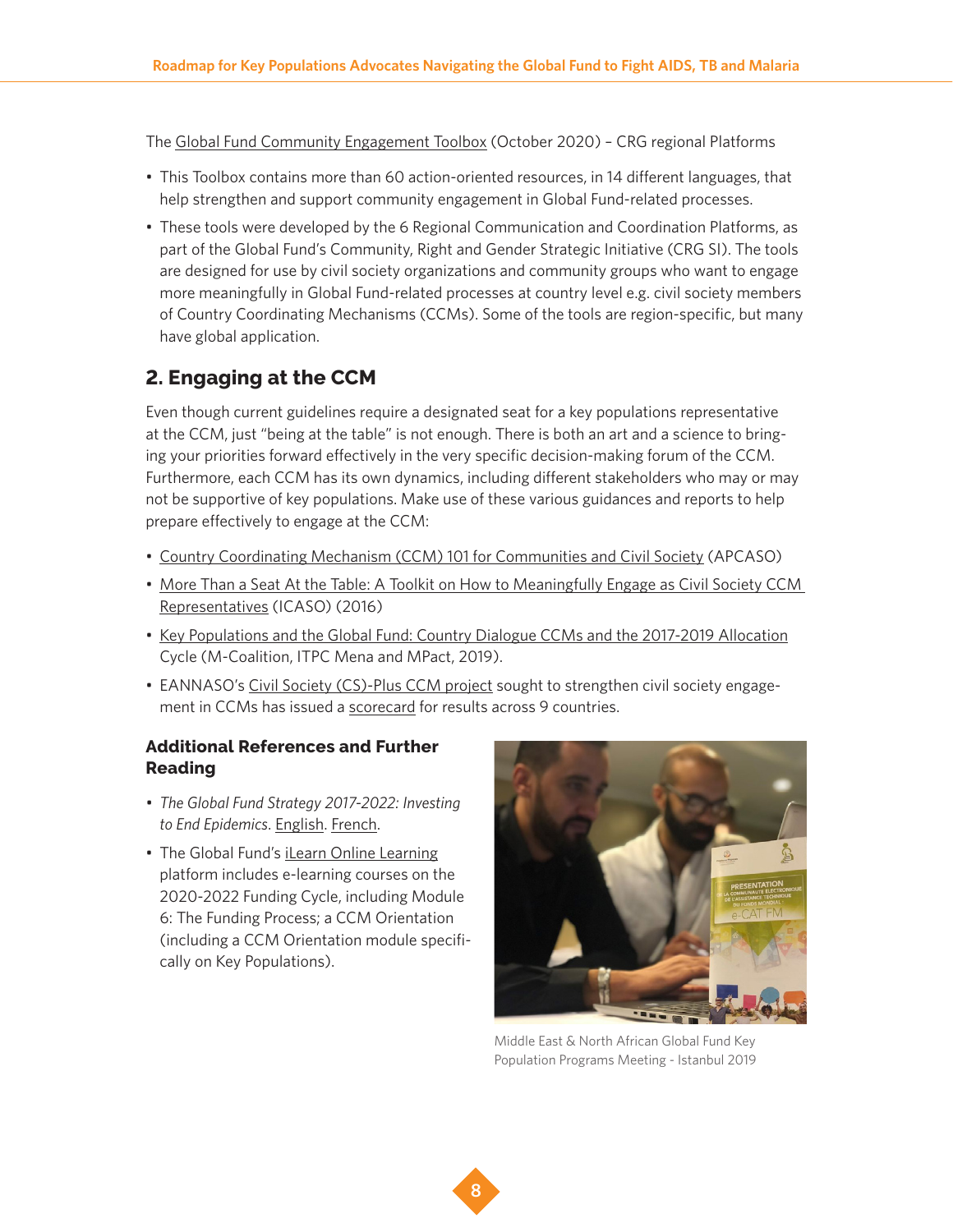

Middle East & North African Global Fund Key Population Programs Meeting - Istanbul 2019

# **PART 2: The Global Fund's Support for Key Populations: Three Instruments You Need to Know**

Given the vast number of Global Fund policies, publications and programs, it can be overwhelming to figure out the Global Fund's specific commitments to key populations, the nature of those commitments, and how advocates can make best use of them.

To help demystify this question, we are highlighting three main instruments that you should understand in your efforts to elevate key populations at the Global Fund. These are:

- 1. The Global Fund Strategy: Current iteration (2017-2022) and Forward Planning process
- 2. The Community Rights and Gender Strategic Initiative (CRG-SI)
- 3. The Global Fund Technical Guidance on Key Populations

# **1. The Global Fund Strategy: 2017-2022 and forward planning process**

The Global Fund's 5-year strategy is the guiding vision for how the organization plans to make use of its vast financial and human resources. It's the foundational document that underpins the entire organization. The current strategy is valid for 2017-2022 and has just 4 major strategic objectives. Of these, Strategic Objective #3 is "Promote and Protect Human Rights & Gender Equality." (See Figure 5) making key populations a top priority not just for KP advocates and allies, but for all stakeholders at the Global Fund. 2021 is a critical year as the Global Fund is developing its new strategy for the next five years: participation of key populations will be essential to shaping its future objectives, and to protecting and expanding a focus on human rights and gender equality.

![](_page_8_Picture_11.jpeg)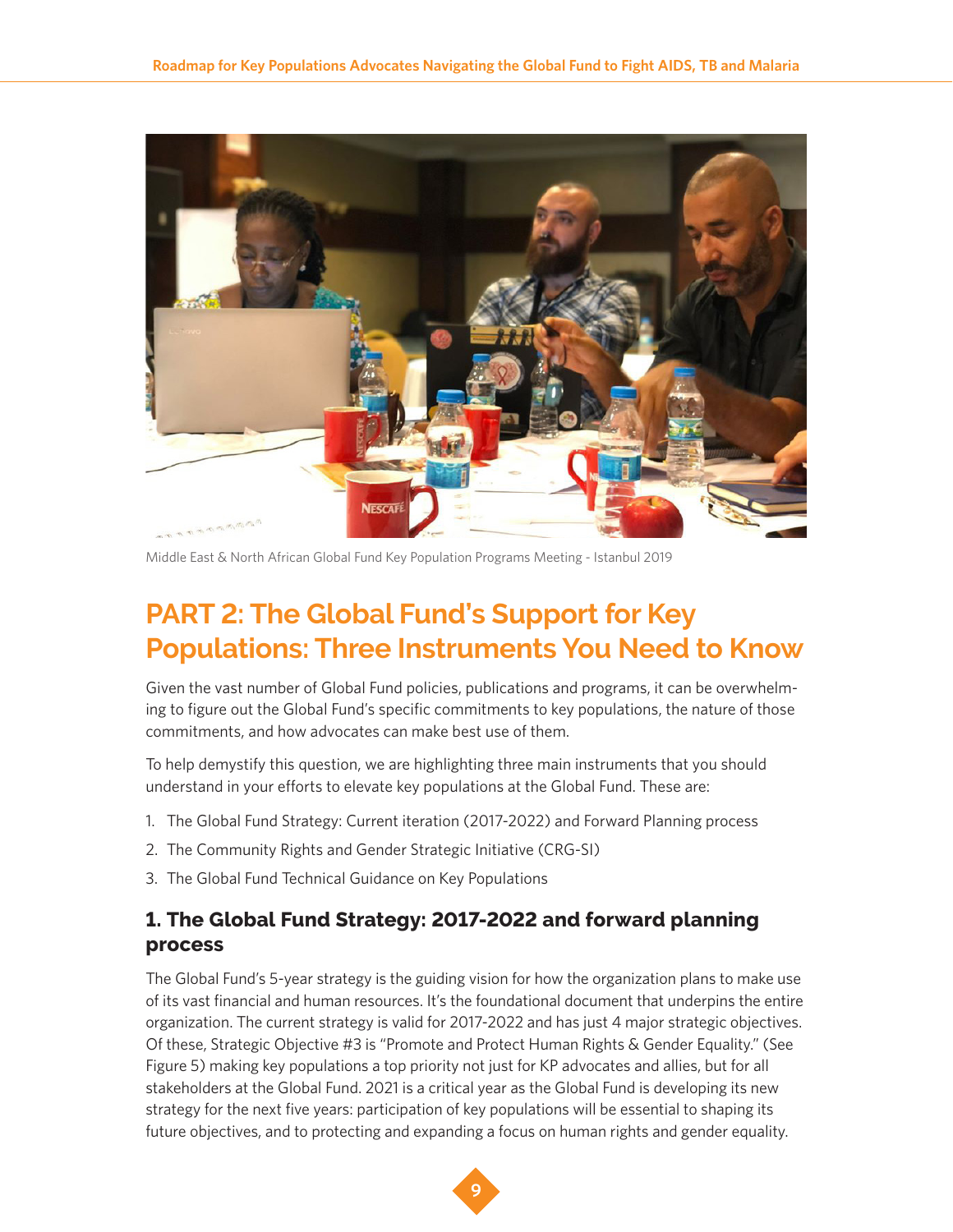**Figure 2: The four strategic objectives of** *The Global Fund Strategy 2017- 2022: Investing to End Epidemics***. The green quadrant demonstrates that key populations and human rights are an unequivocal priority for all stakeholders at the Global Fund.**

![](_page_9_Figure_2.jpeg)

The prioritization of human rights (and by extension, key populations) in the strategy is vital because every major decision that the organization makes should be in service of achieving these 4 strategic objectives: everything from how the Global Fund's money is allocated; to which kinds of programs are prioritized; to what kinds of results are measured.

For instance, the way the Global Fund determines whether the strategy is being achieved (or not) is the use of **Key Performance Indicators (KPIs)**. These are measurable pieces of data that can be collected throughout the implementation of the strategy and reviewed regularly to assess whether progress is on track, thereby creating opportunities for more effective monitoring and advocacy. The current KPIs related to key populations (below) demonstrate how the entire institution is working to implement and measure work in the service of key populations: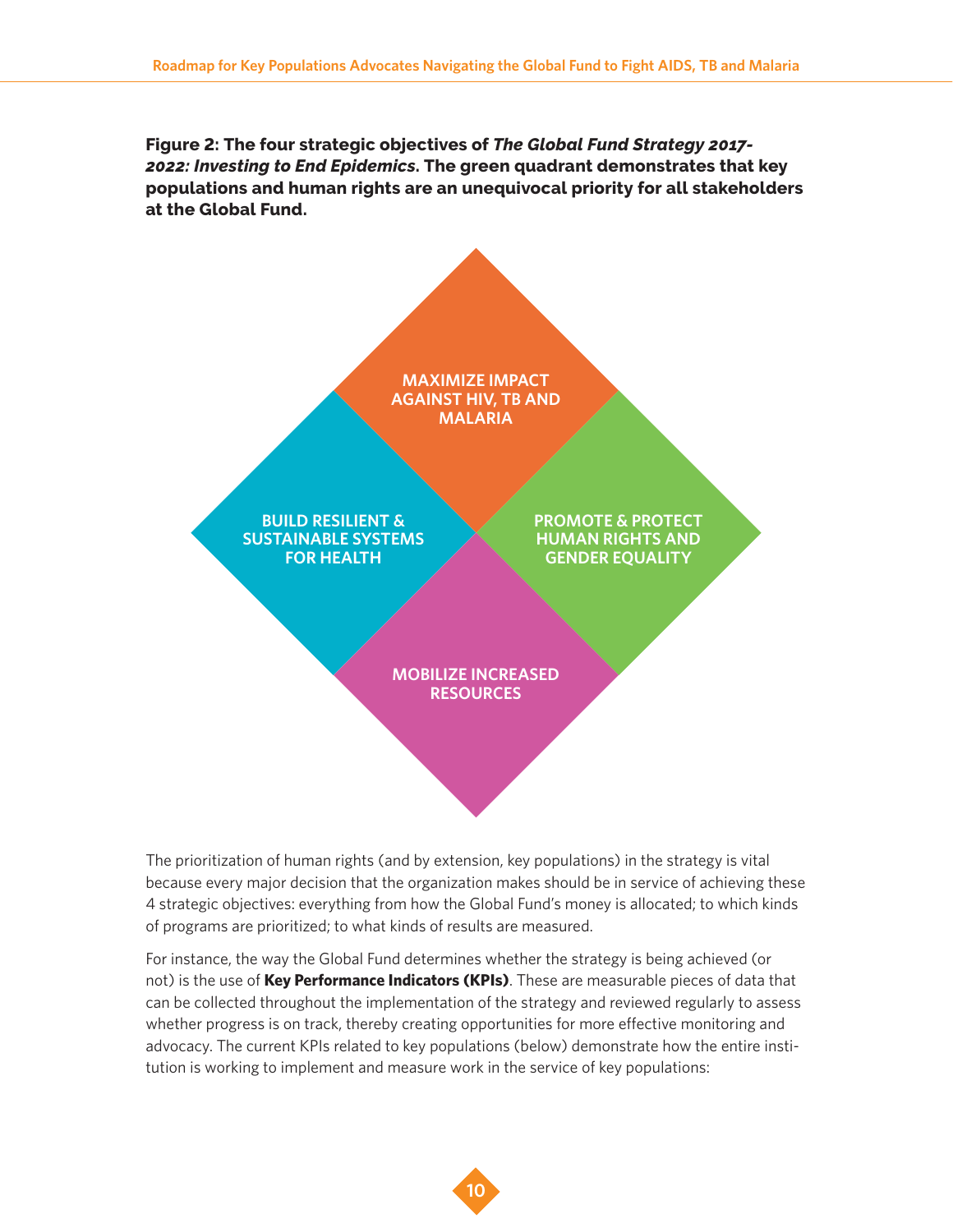# **Figure 3: Global Fund Key Performance Indicators (KPIs) Source: CLAC Module #1, by MPact**

| Key Performance Indicator 5                                                   | Key Performance Indicator 9                                                                                                                                                                                                 | c) Key populations and human rights in<br>transition countries                                             |  |  |  |
|-------------------------------------------------------------------------------|-----------------------------------------------------------------------------------------------------------------------------------------------------------------------------------------------------------------------------|------------------------------------------------------------------------------------------------------------|--|--|--|
| Service coverage for key populations                                          | Human rights:<br>a) Reduce human rights barriers to services                                                                                                                                                                | <b>Strategic Vision</b>                                                                                    |  |  |  |
| <b>Strategic Vision</b><br>Reduce the number of new infections                | <b>Strategic Vision</b>                                                                                                                                                                                                     | Upper middle income countries in transition<br>take over programming for key populations                   |  |  |  |
| in key and vulnerable populations<br>disproportionately affected by the three | Human rights barriers to services are<br>reduced, resulting in improved uptake of                                                                                                                                           | and human rights                                                                                           |  |  |  |
| diseases                                                                      | and adherence to treatment and prevention                                                                                                                                                                                   | <b>Measure</b>                                                                                             |  |  |  |
| <b>Measure</b>                                                                | programs                                                                                                                                                                                                                    | Percentage of funding for programs targeting<br>key populations and human rights barriers                  |  |  |  |
| Coverage of comprehensive prevention                                          | <b>Measure</b>                                                                                                                                                                                                              | to access from domestic (public & private)                                                                 |  |  |  |
| services in key populations                                                   | # of priority countries with comprehensive<br>programs aimed at reducing human rights                                                                                                                                       | sources.                                                                                                   |  |  |  |
| Key Performance Indicator 8                                                   | barriers to services in operation                                                                                                                                                                                           | Key Performance Indicator 11                                                                               |  |  |  |
| Gender and age equality                                                       | b) Key populations and human rights in<br>middle income countries                                                                                                                                                           | <b>Domestic investments</b>                                                                                |  |  |  |
| <b>Strategic Vision</b>                                                       | <b>Strategic Vision</b>                                                                                                                                                                                                     | <b>Strategic Vision</b>                                                                                    |  |  |  |
| Reduce gender and age disparities in health                                   | Increase programming for key populations                                                                                                                                                                                    | Domestic investments in programs for HIV,                                                                  |  |  |  |
| <b>Measure</b>                                                                | and human rights in middle income<br>countries                                                                                                                                                                              | TB & malaria continue to increase over the<br>replenishment period                                         |  |  |  |
| HIV incidence in women aged 15-24 years                                       | <b>Measure</b>                                                                                                                                                                                                              | <b>Measure</b>                                                                                             |  |  |  |
|                                                                               | Percentage of country allocation invested<br>in programs targeting key populations and<br>human rights barriers to access in the middle<br>income countries, for:<br>i) Generalized epidemics<br>ii) Concentrated epidemics | Percentage of domestic commitments to<br>programs supported by the Global Fund<br>realized as expenditures |  |  |  |

Likewise, efforts to make good on achieving the strategic objective on human rights have led to updated policies that emphasize the meaningful involvement of key populations:

# **Global Fund Commitments to Supporting Key Populations in Global Fund Processes**

*There are new and revised policies emphasizing involvement of key and vulnerable populations, which countries must align with in their funding requests:*

- Elaborating new eligibility criteria for CCMs to make sure key populations are engaged
- Developing an inclusive approach to project development through country dialogue
- Improvement of data collection for all key populations
- Providing support from the Communities Rights and Gender department for meaningful involvement by key populations
- Ensuring internal review of the concept note and strong oversight by the Technical Review Panel
- Funding south-south technical assistance to community groups to increase their involvement
- Supporting networks of key populations to develop national and regional capacity

![](_page_10_Picture_13.jpeg)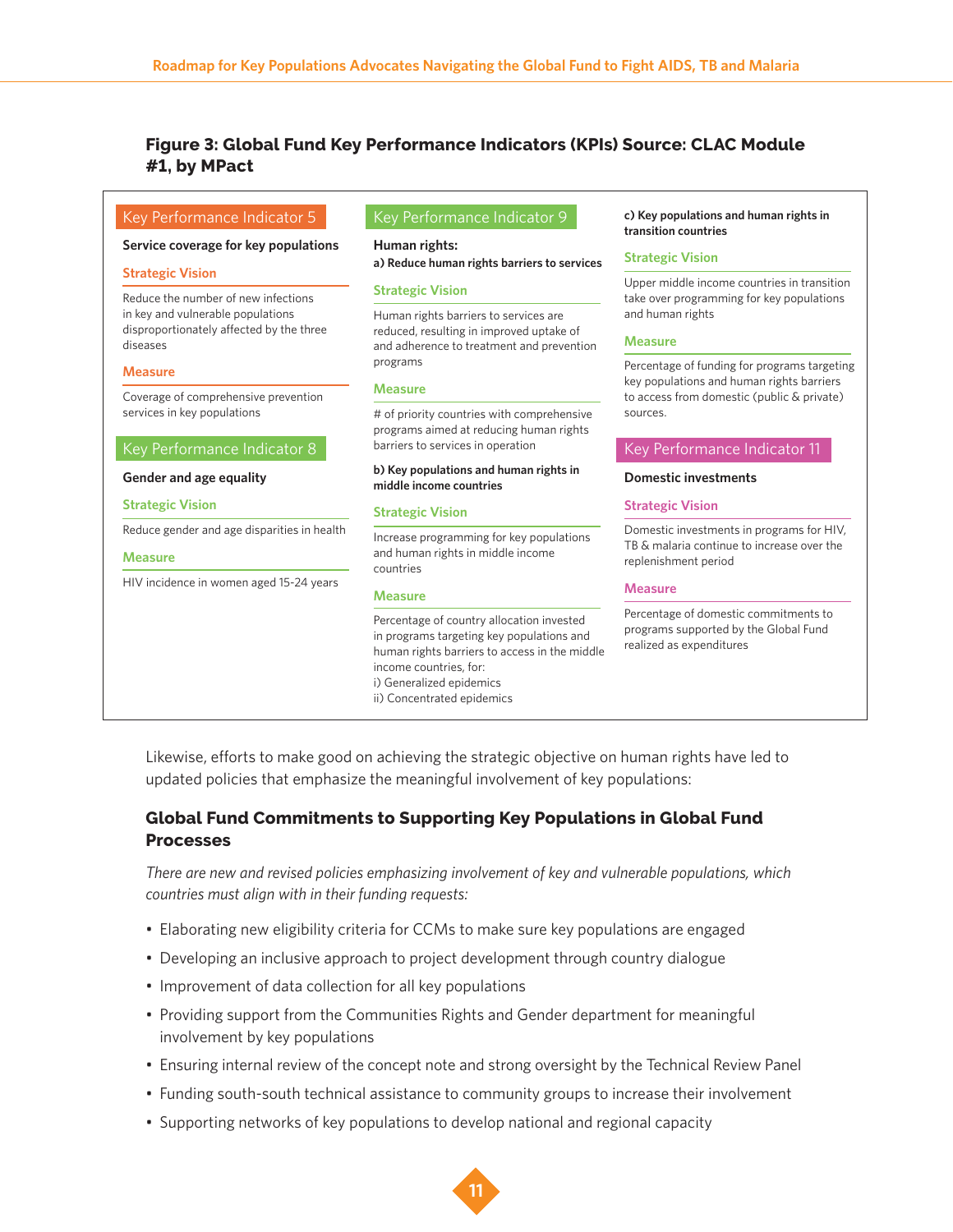# **2. The Community, Rights and Gender Strategic Initiative (and Regional Platforms)**

When it comes to practical, on-the-ground assistance, one of the most important instruments for key populations advocates is the Community Rights and Gender Strategic Initiative. The CRG is a US\$15 million investment aiming to strengthen engagement of civil society and communities most affected by the three diseases in Global Fund processes.

There are 3 components:

- 1. Short-term Technical Assistance (TA): Providing peer-led TA to ensure that communities are meaningfully engaged in Global Fund-related processes.
- 2. Long-term capacity building: Networks are developing capacity to ensure that communities are:
	- (1) engaging safely and effectively,

(2) advocating for increased investment and more rights-based and gender responsive programs, and

- (3) adapting and using evidence-based implementation tools and guidance.
- 3. Regional Platforms are strengthening communication and coordination systems to ensure that communities are
	- (1) utilizing quality information and communication,
	- (2) participating in decision-making processes, and
	- (3) accessing coordinated and harmonized TA and support.

#### **Requesting Technical Assistance from CRG**

The Global Fund has approved implementation of the CRG-SI from January 2021-December 2023. If your organization is seeking assistance to meaningfully engage with Global Fund processes, you can fill out a CRG Technical Assistance Request Form via the link provided at the end of this [CRG-TA Guidance Note](https://www.theglobalfund.org/media/10403/crg_technicalassistanceguidance_note_en.pdf), which also describes the kinds of support that are (and are not) available.

### **CRG Regional Platforms**

There are six [CRG Regional Platforms](https://www.theglobalfund.org/media/10393/crg_regionalplatforms_contactdetails_en.pdf) hosted by civil society organizations around the world (see below). The objectives of the Regional CRG platforms are:

- 1. To enhance community knowledge of the Global Fund and its processes, through the regular bi-directional sharing of tailored and targeted information to a diverse audience;
- 2. To strengthen the capacity and coordination of communities to engage in national and regional Global Fund grants and related processes;
- 3. To improve community access to technical assistance through information-sharing, linkage to appropriate providers, support developing requests, and strengthening TA provider capacity and coordination.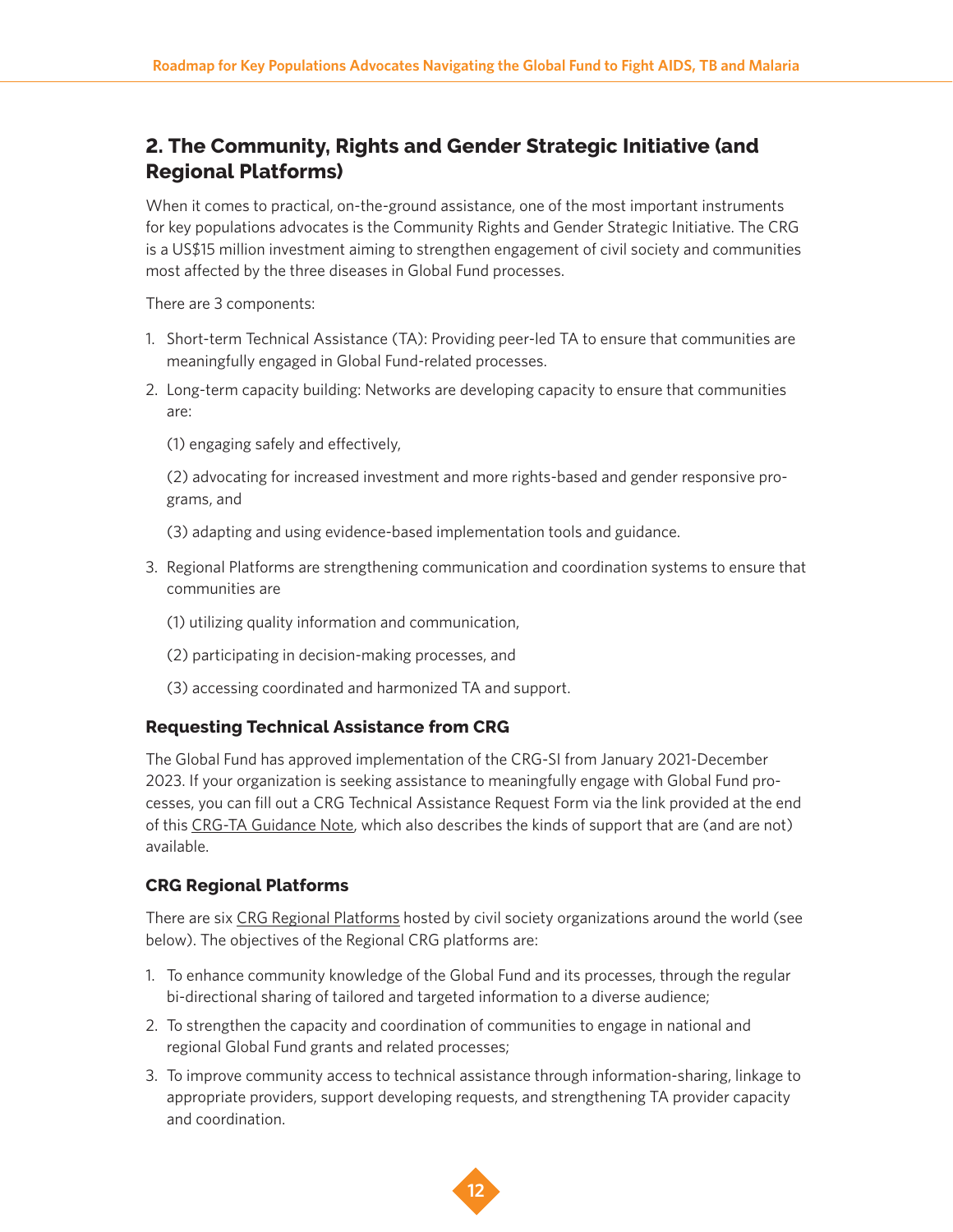| <b>Region</b>         | <b>Host</b>      | <b>Contact Details</b>                                                                                                               | <b>Engage</b> |
|-----------------------|------------------|--------------------------------------------------------------------------------------------------------------------------------------|---------------|
| Asia-Pacific          | <b>APCASO</b>    | 66/5, 33 Tower, Sukhumvit 33 Road, Klongtoey Nua, Wattana<br>Bangkok 10110, Thailand<br>Phone: +66 (0) 2044 8800<br>apcrg@apcaso.org |               |
| Anglophone<br>Africa  | EANNASO          | Plot #1 Olorien, Kijenge Off Njiro Road, P.O Box 6187 Arusha, Tanzania<br>Phone: +255739210598<br>eannaso@eannaso.org                | Website       |
| EECA                  | <b>FHRA</b>      | Verkių g. 34B, office 701 LT - 08221 Vilnius, Lithuania<br>Phone: +370 62010630<br>eecaplatform@harmreductioneurasia.org             | Website       |
| Francophone<br>Africa | <b>RAME</b>      | Sector 04 - Rue Sœur Delphine 04 BP 8038 Ouagadougou 04 -<br>Burkina Faso<br>Phone: +226-25000000<br>contact@prf-fondsmondial.org    | Website       |
| <b>LAC</b>            | Via Libre Jr.    | Paraguay 478-490 lima 1 Referencia: Plaza Bolognesi Lima, Peru<br>Phone: (+511) 203-9900<br>vialibre@vialibre.org.pe                 | Website       |
| <b>MENA</b>           | <b>ITPC-MENA</b> | 158, boulevard Abdelkrim Khattabi Gueliz, Marrakech 40000,<br>Morocco<br>Phone: +212 524 423 355<br>info@itpcmena.org                | Website       |

## **Additional Resources:**

- [CRG 101: Unpacking CRG](https://apcaso.org/apcrg/unpacking-crg/) (APCASO)
- [CRG Needs Assessment Tool](https://apcaso.org/apcrg/crg-needs-assessment/) (APCASO)
- [Community, Rights and Gender Strategic Initiative 2017-2019: Independent Evaluation](https://www.theglobalfund.org/media/9947/crg_2017-2019strategicinitiativeindependent_evaluation_en.pdf?u=637302220320000000) (June 2020)
- [UPDATE: The Community, Rights and Gender Strategic Initiative: Engaged Communities,](https://www.theglobalfund.org/media/9948/crg_2020-06-strategicinitiative_update_en.pdf?u=637303137990000000)  [Effective Grants](https://www.theglobalfund.org/media/9948/crg_2020-06-strategicinitiative_update_en.pdf?u=637303137990000000) (Global Fund) (June 2020)
- CRG Technical Assistance Program Frequently Asked Questions download in [Français](https://www.theglobalfund.org/media/6934/fundingmodel_crgtaprogram_faq_fr.pdf?u=637319004112800000) | [English](https://www.theglobalfund.org/media/6938/fundingmodel_crgtaprogram_faq_en.pdf?u=637319005225170000) | [Português](https://www.theglobalfund.org/media/6935/fundingmodel_crgtaprogram_faq_pt.pdf?u=637319005774270000) | [عربي](https://www.theglobalfund.org/media/6937/fundingmodel_crgtaprogram_faq_ar.pdf?u=637319006074230000) | [Русский](https://www.theglobalfund.org/media/6936/fundingmodel_crgtaprogram_faq_ru.pdf?u=637319006128900000) | [Español](https://www.theglobalfund.org/media/6939/fundingmodel_crgtaprogram_faq_es.pdf?u=637319006231170000)
- CRG Technical Assistance Program Request Form download in Español | Português | Français | Русский | [English](https://www.theglobalfund.org/media/5626/fundingmodel_crgtechnicalassistancerequest_form_en.docx?u=637319006052270000) | عربي

![](_page_12_Picture_9.jpeg)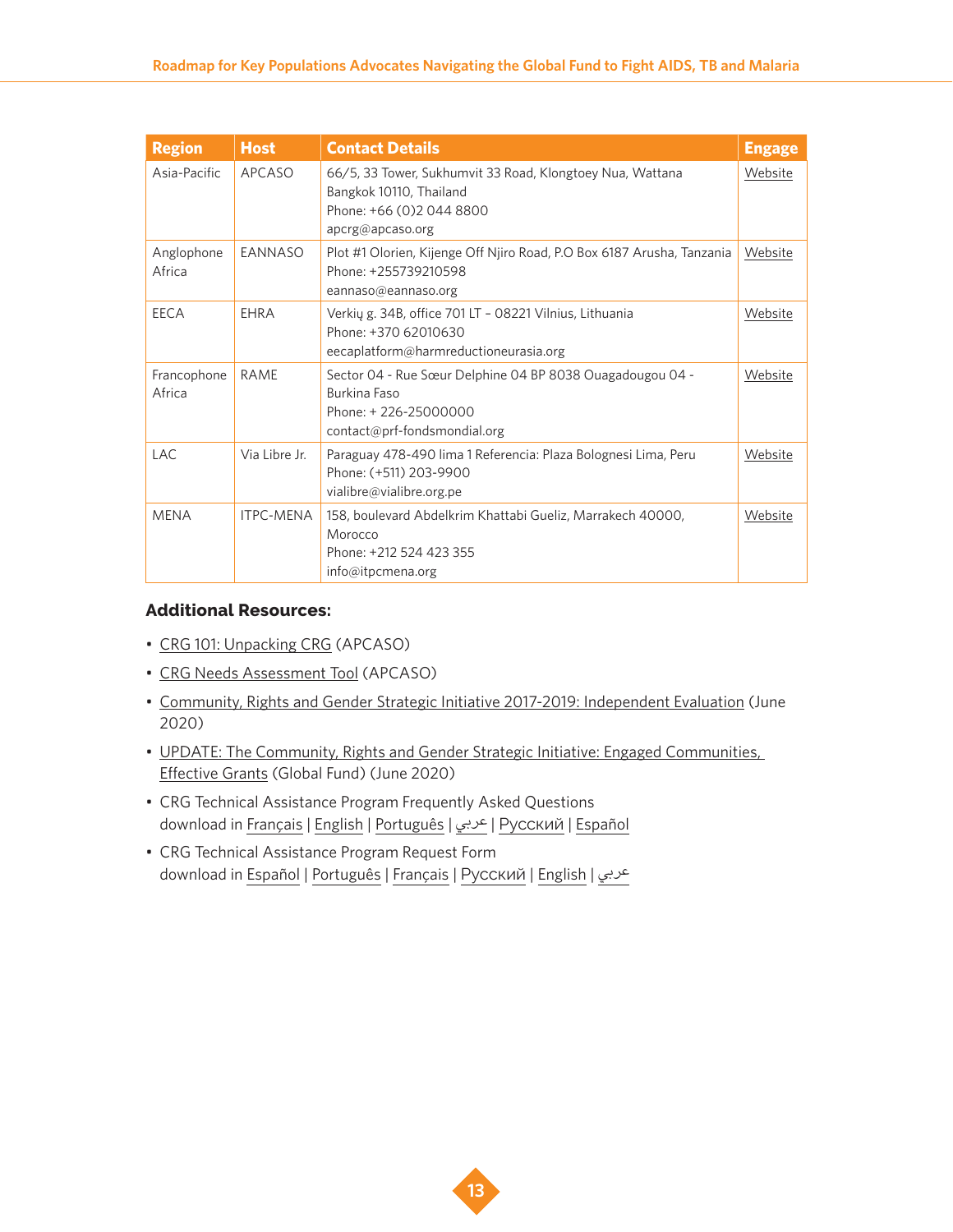# **3. The Global Fund's Technical Brief on HIV and Key Populations**

[Technical Brief on HIV and Key Populations: Programming at scale with sex workers, men who](https://www.theglobalfund.org/media/4794/core_keypopulations_technicalbrief_en.pdf)  [have sex with men, transgender people, people who inject drugs, and people in prison and other](https://www.theglobalfund.org/media/4794/core_keypopulations_technicalbrief_en.pdf)  [closed settings](https://www.theglobalfund.org/media/4794/core_keypopulations_technicalbrief_en.pdf) (October 2019)

The purpose of this technical brief is very direct and practical: it details all the information that countries need to include when preparing HIV funding requests to the Global Fund, specifically for programs targeting key populations.

This brief is dense and comprehensive, going through all of the principles (do no harm; address inequality in access; adhere to Global Fund human rights standards); the approaches (scale and sustainability; HIV treatment cascade, community systems strengthening; community participation and leadership; accessibility and affordability; differentiation); and the program design, implementation and monitoring standards that are required for submitting a key populations program request to the Global Fund.

It makes reference to (and provides links for) many other Global Fund Technical Briefs (for exam-ple, on [Human Rights and Gender Equality](https://www.theglobalfund.org/media/6348/core_hivhumanrightsgenderequality_technicalbrief_en.pdf), on [Community Systems Strengthening](https://www.theglobalfund.org/media/4790/core_communitysystems_technicalbrief_en.pdf)) and Toolkits developed by partners (for example, on Safety and Security in HIV Programs for and with Key [Populations\)](https://www.fhi360.org/sites/default/files/media/documents/resource-linkages-safety-security-toolkit.pdf).

If you are working to submit a funding request to the Global Fund that includes programs for key populations, follow this technical brief closely.

# **PART 3: Understanding Normative Guidance For Key Populations**

Some of the most practical advice for any advocate is to understand – specifically – what kind of key populations work the Global Fund can support. Whenever possible, it's strategic to align your key populations program requests with existing commitments, normative guidance, or globally-sanctioned "packages of services" for key populations that have been endorsed by the Global Fund. Below, we highlight some of the main documents that describe specific interventions and program implementation tools that the Global Fund supports.

### **a. The WHO's Comprehensive Package of Services for Key Populations**

The World Health Organization (WHO) is the United Nations agency responsible for coordinating international public health efforts. As part of that role, the WHO regularly issues official normative guidance – or 'gold standards' – that describe science-based best practices for responding to major public health issues, including HIV.

The WHO has issued key populations consolidated guidelines, which the Global Fund has endorsed. Helpfully, the Global Fund's Technical Brief on Key Populations includes the table, below, that articulates comprehensive packages of services, and the associated interventions, that are endorsed by the World Health Organization.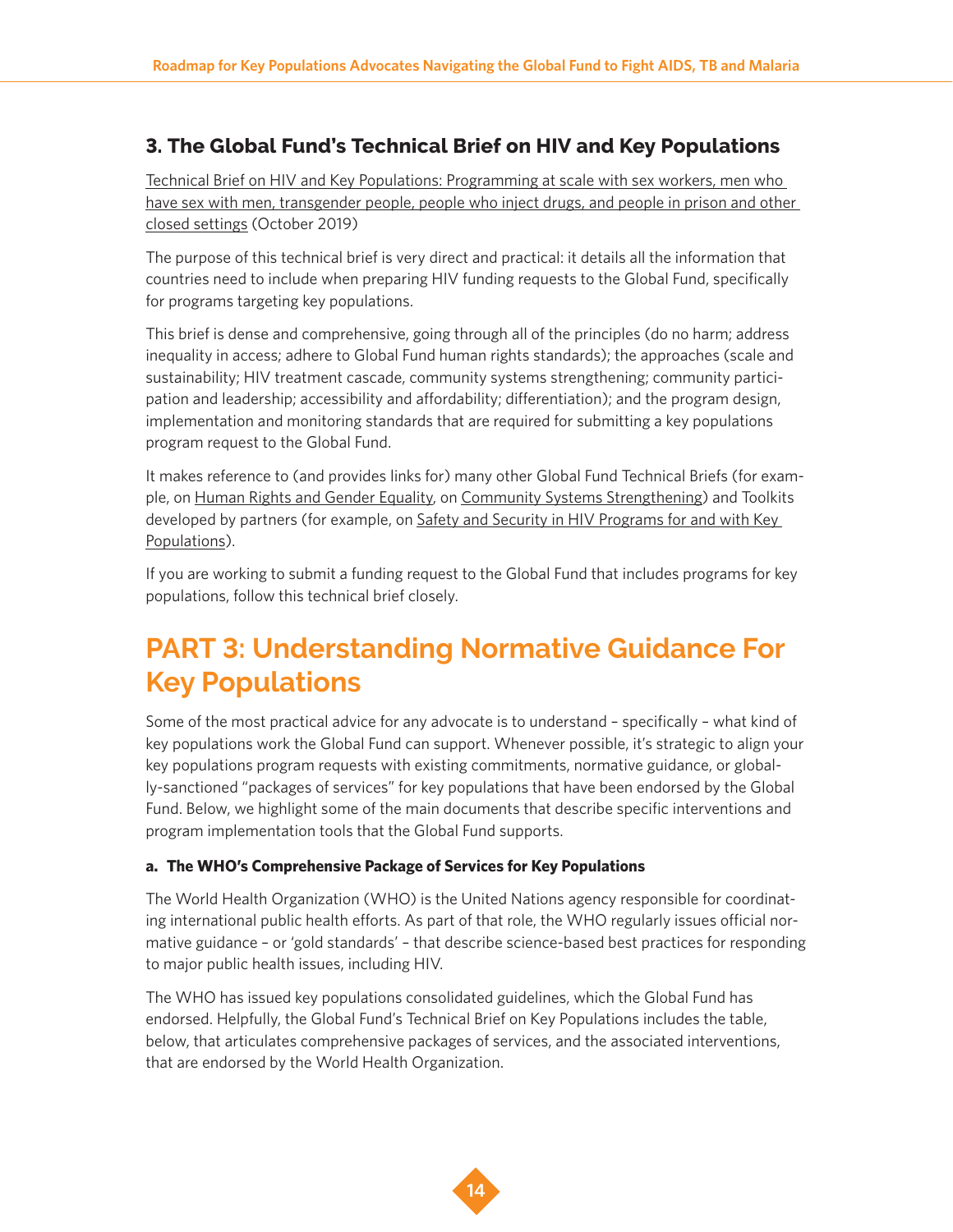**Table 1:** *Summary of comprehensive services package and key delivery approaches for key populations (adapted from the WHO key populations consolidated guidelines and the key population implementation tools)*

| <b>Comprehensive</b><br>package              | <b>Interventions/key populations</b>                                                                                                                                                                                                  | <b>Sex</b><br><b>Workers</b>        | <b>MSM</b>  | <b>TG</b>   | <b>PWID</b>      | <b>People</b><br>in prison |  |
|----------------------------------------------|---------------------------------------------------------------------------------------------------------------------------------------------------------------------------------------------------------------------------------------|-------------------------------------|-------------|-------------|------------------|----------------------------|--|
| <b>Health-sector</b><br><b>interventions</b> | HIV prevention:<br>• Condom and lubricant programming<br>• Pre-exposure prophylaxis (PrEP)*<br>• Post-exposure prophylaxis (PEP)                                                                                                      | $\mathsf X$                         | $\times$    | $\times$    | X                | $\times$                   |  |
|                                              | Harm reduction interventions (needle and syringe programs,<br>opioid substitution therapy, and naloxone)                                                                                                                              |                                     |             |             | $X^{\star\star}$ |                            |  |
|                                              | Behavior change interventions to understand risk and sup-<br>port risk reduction                                                                                                                                                      | $\times$                            | $\times$    | $\mathsf X$ | X                | $\times$                   |  |
|                                              | HIV testing services                                                                                                                                                                                                                  | $\mathsf X$                         | $\mathsf X$ | $\mathsf X$ | $\mathsf X$      | $\mathsf X$                |  |
|                                              | HIV treatment and care, including adherence support for<br>retention                                                                                                                                                                  | $\mathsf X$                         | $\mathsf X$ | $\mathsf X$ | $\mathsf X$      | $\times$                   |  |
|                                              | Prevention and management of coinfection and<br>co-morbidities                                                                                                                                                                        | $\times$                            | $\times$    | $\mathsf X$ | $\mathsf X$      | $\times$                   |  |
|                                              | Sexual and reproductive health interventions                                                                                                                                                                                          | $\mathsf X$                         | $\times$    | $\mathsf X$ | $\times$         | $\mathsf X$                |  |
|                                              | Other health services for specific needs of key populations<br>(i.e. gender-affirming care for transgender people, adoles-<br>cent-friendly services for young key population members,<br>mental-health and drug dependence programs) | $\mathsf X$                         | X           | $\mathsf X$ | $\mathsf X$      | $\times$                   |  |
|                                              | Supportive legislation and policy                                                                                                                                                                                                     | All key populations                 |             |             |                  |                            |  |
|                                              | Addressing stigma and discrimination                                                                                                                                                                                                  | All key populations                 |             |             |                  |                            |  |
|                                              | Community empowerment                                                                                                                                                                                                                 | All key populations                 |             |             |                  |                            |  |
| <b>Critical Enablers</b>                     | Addressing all forms of violence                                                                                                                                                                                                      | All key populations                 |             |             |                  |                            |  |
|                                              | Health services should be made available, accessible and<br>acceptable to key populations, based on the principles of<br>medical ethics, avoidance of stigma, non-discrimination and<br>the right to health.                          | All key populations                 |             |             |                  |                            |  |
| <b>Program planning</b><br>and delivery      | Adequate funding, and planning for funding sustainability                                                                                                                                                                             | All key populations                 |             |             |                  |                            |  |
|                                              | Strong management and supervision at all program levels                                                                                                                                                                               | All key populations                 |             |             |                  |                            |  |
|                                              | Community-based approach to service planning and deliv-<br>ery, creating a "trusted access platform" for key population<br>members                                                                                                    | All key populations                 |             |             |                  |                            |  |
|                                              | Tailored service delivery approaches: internet-based<br>information, social-marketing strategies, sex-venue-based<br>outreach, drug-venue-based outreach, as appropriate                                                              | All key populations, as appropriate |             |             |                  |                            |  |
|                                              | Use of data for monitoring, problem-solving, and improve-<br>ment at all program levels, including with key population<br>program montoring groups                                                                                    | All key populations                 |             |             |                  |                            |  |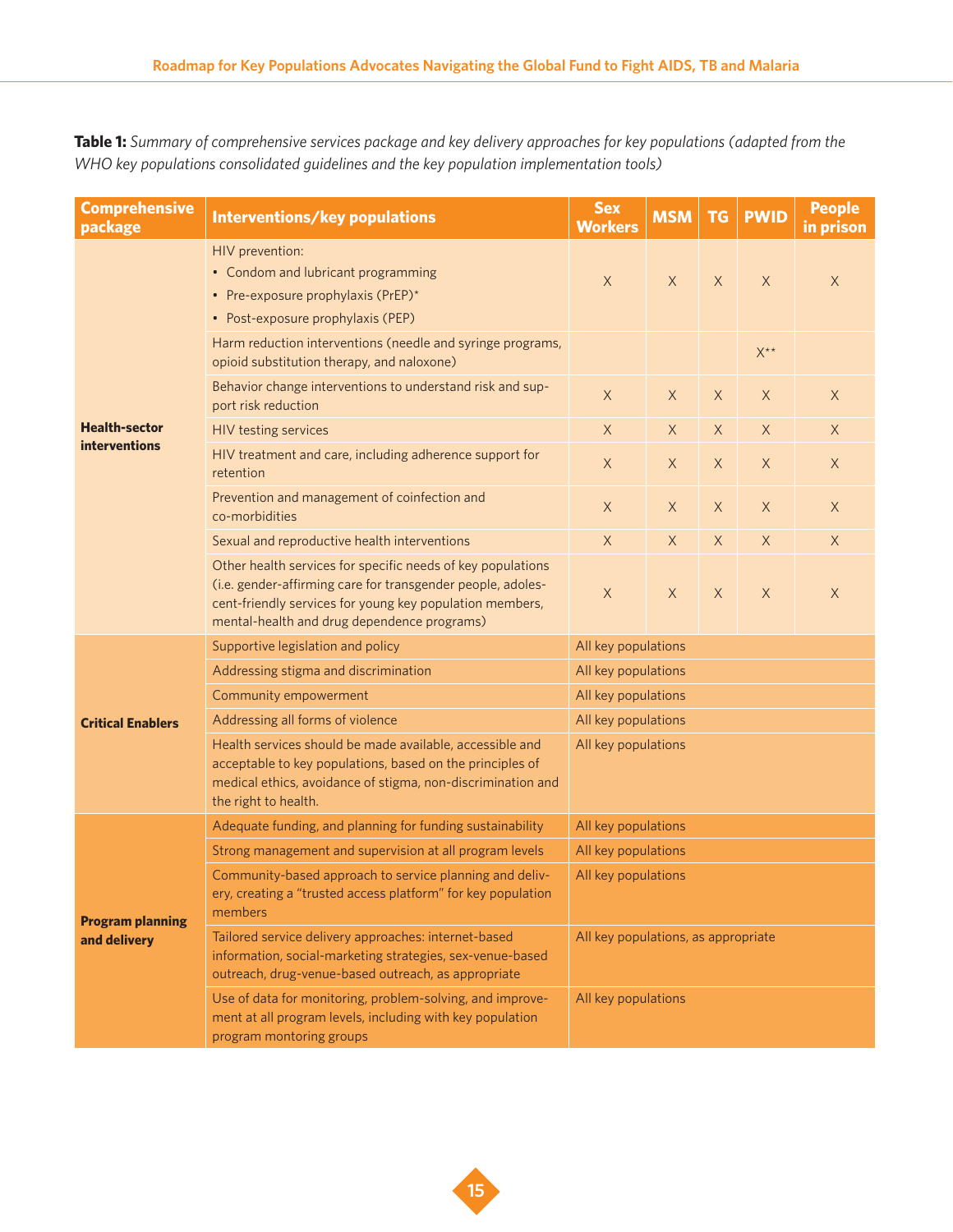# **WHO Guidance on Implementing Comprehensive Key Populations Programming**

While the above table lists specific interventions for key populations, the WHO has also worked to publish information on how to actually implement comprehensive HIV programs for key populations. These tools were developed by WHO in consultation with technical partners, key populations networks (MPact, NSWP, IRGT and INPUD) and community members. They aim to translate the WHO's Key Populations Consolidated Guidelines into practical, "how-to" guidance to support high-quality key populations programming (see links, below).

Another helpful tool is a technical brief developed by MPact in November 2020, titled ["Understanding Current Normative Guidance for Comprehensive HIV and STI Prevention and](https://mpactglobal.org/key-population-empowerment-leadership-program-understanding-normative-guidance-technical-brief-webinar/)  [Treatment for Key Populations".](https://mpactglobal.org/key-population-empowerment-leadership-program-understanding-normative-guidance-technical-brief-webinar/) It seeks to demystify normative guidance, share current implementation tools, and highlight recommendations on using normative guidance to design and implement effective HIV and STI services and advocacy. It also provides examples of the successful use of normative guidance by key population communities from different regions.

### **• [MSM Implementation Toolkit](https://mpactglobal.org/current-projects/msmit/) (MSMIT)**

*Implementing Comprehensive HIV and STI Programmes with Men Who Have Sex with Men: Practical Guidance for Collaborative Interventions* Download the MSMIT in [English](https://mpactglobal.org/wp-content/uploads/2015/11/MSMIT-for-Web.pdf) | [French](https://mpactglobal.org/wp-content/uploads/2017/01/MSMIT_French-version-version-for-Web.pdf) | [Portuguese](https://mpactglobal.org/wp-content/uploads/2017/01/MSMIT_Portuguese-version-For-Web.pdf) | [Spanish](https://mpactglobal.org/wp-content/uploads/2017/01/MSMIT_Spanish-version-for-Web-1.pdf) | [Russian](http://ecom.ngo/msmit-russian/)

# **• [Transgender Implementation Toolkit](https://transglobalactivism.org/transit-implementing-comprehensive-hiv-and-sti-programmes-with-transgender-people-2/) (TRANSIT)** *Implementing Comprehensive HIV and STI Programmes with Transgender People: Practical Guidance for Collaborative Interventions*  Download the TRANSIT in [English](https://www.unfpa.org/sites/default/files/pub-pdf/TRANSIT_report_UNFPA.pdf) | [Spanish](https://www.unfpa.org/sites/default/files/pub-pdf/Transit-Spanish-final-lowres.pdf)

# **• [Sex Worker Implementation Tool](https://www.nswp.org/resource/sex-worker-implementation-tool-swit) (SWIT)** *Implementing Comprehensive HIV/STI Programmes with Sex Workers: Practical Guidance for Collaborative Interventions* Download the SWIT in [English](https://www.nswp.org/sites/nswp.org/files/SWIT_en_UNDP%20logo.pdf) | [French](https://www.who.int/hiv/pub/sti/sex_worker_implementation/fr/) | [Russian](https://www.who.int/hiv/pub/sti/sex_worker_implementation/ru/) | [Spanish](https://www.who.int/hiv/pub/sti/sex_worker_implementation/es/) | [Turkish](http://apps.who.int/iris/bitstream/10665/90000/9/9789241506182-tur.pdf?ua=1)

# **• [People Who Inject Drugs Implementation Tool](https://www.inpud.net/en/iduit-implementing-comprehensive-hiv-and-hcv-programmes-people-who-inject-drugs) (IDUIT)** *Implementing Comprehensive HIV and HCV Programmes with People Who Inject Drugs: Practical Guidance for Collaborative Interventions* Download the IDUIT in [English](https://www.inpud.net/sites/default/files/IDUIT%205Apr2017%20for%20web.pdf) | [French](https://www.inpud.net/sites/default/files/INDUIT%20French%208MB.pdf) | [Russian](https://www.inpud.net/sites/default/files/IDUIT_RU_new_Final.pdf)

# **PART 4: Case studies of Global Fund support for Key Populations**

Below you will find a series of real-life examples of key populations programs that have been made possible with support from the Global Fund. Draw inspiration and ideas from these approaches as you work to design your own proposals for programs and initiatives to support key populations in your community.

#### **a. Sex Workers: Society for Women Awareness Nepal (SWAN)**

Society for Women Awareness Nepal (SWAN)'s ground-breaking sex worker-led clinic is an excellent example of how multiple donors, including the Global Fund, working together with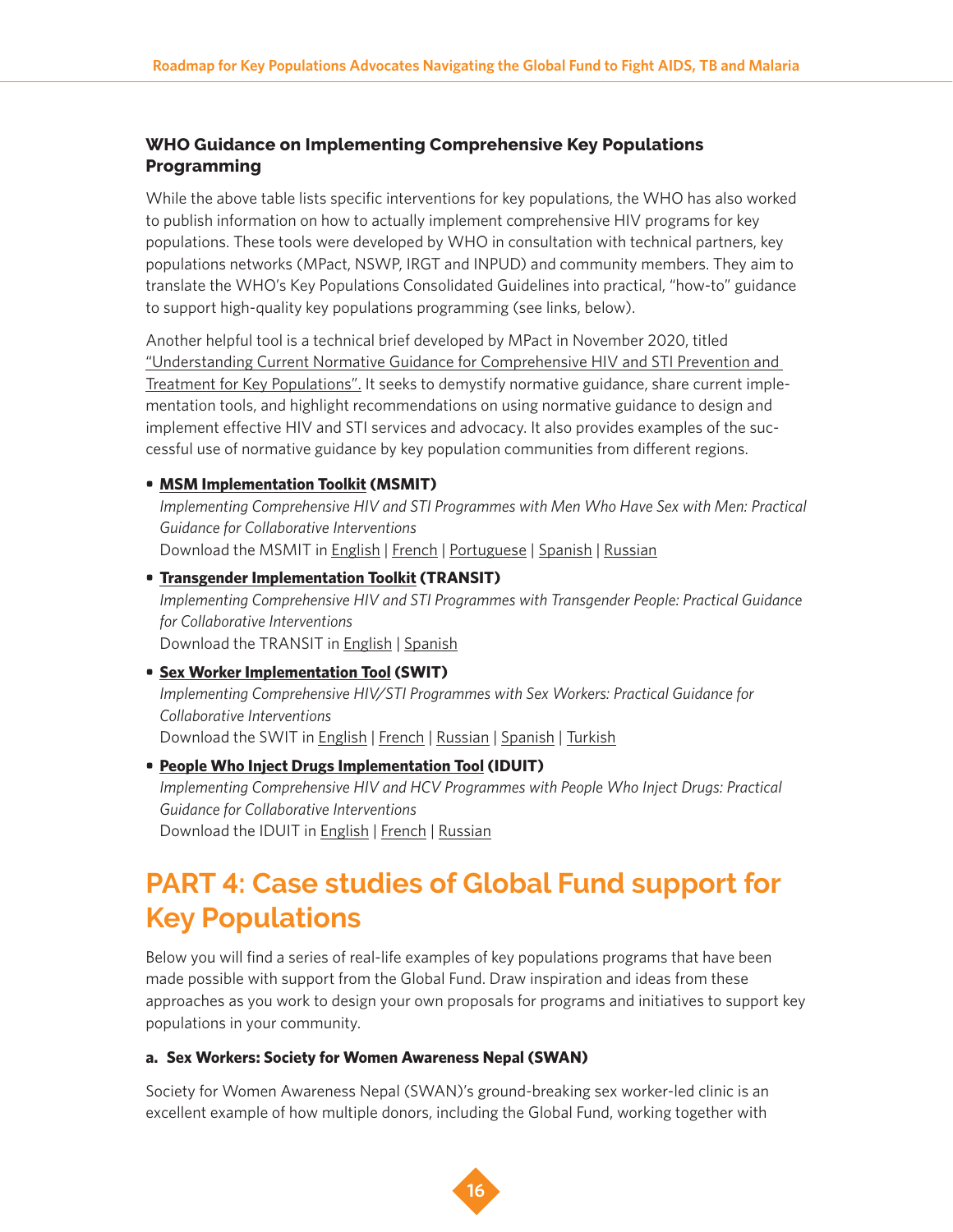a knowledgeable, committed, peer supported sex worker-led organization, using SWIT (Sex Worker Implementation Tool) principles, can achieve something special.

The sex worker-led organization Society For Women Awareness Nepal (SWAN), from Kathmandu, has successfully implemented (and to work with) the 6 Chapters of the Sex Worker [Implementation Tool \(SWIT\),](https://www.who.int/hiv/pub/sti/sex_worker_implementation/en/) which include recommendations for building community empowerment, addressing violence against sex workers, promoting and providing community-led services, condom and lubricant programming and clinical and support services. SWAN is one of the first sex worker-led organizations providing broad clinical support to sex workers in the Asia-Pacific region using SWIT principles. The clinic provides services such as STI screening and treatment, HIV testing, and pre- and post-diagnosis counselling. SWAN's clinic has their own lab for confirming HIV and STI tests. For HIV treatment, the clinic's beneficiaries are referred to a government hospital to collect their medication. Yet, thanks to SWAN counselling and safe spaces for testing among sex workers, the clinic maintains a 70% HIV treatment adherence to medication. SWAN's clinic became a reference clinic for other community-led projects in Kathmandu, including Parichaya Samaj, one of the LINKAGES Nepal implementing partners.

SWAN implemented the SWIT modules supported by Asia Pacific Network of Sex Workers (APNSW). The SWIT training conducted in 2017 and the technical support provided by APNSW to build SWAN's organizational capacity were funded by the [Robert Carr Fund](https://robertcarrfund.org/) through the [Sex](https://www.nswp.org/what-we-do/sex-worker-networks-consortium)  [Workers Networks Consortium](https://www.nswp.org/what-we-do/sex-worker-networks-consortium). Part of APNSW's technical support to SWAN was funded by the Global Fund. The operation of SWAN's clinic is supported by FHI-360 and SWAN's outreach workers are funded by Women Fund Asia, through a partnership with APNSW.

However, it is important to acknowledge that this type of collaboration is not the norm and in many cases sex worker-led organizations struggle to access donor funding. In Ecuador, despite intensive advocacy and lobbying, including with the CCM, PR and MoH, PLAPERTS [\(Latin](https://plaperts.nswp.org/)  [American Platform of Sex Workers\)](https://plaperts.nswp.org/) were unable to secure funding for sex worker-led projects. At the end of 2016 the Principle Recipient of the Global Fund grant decided arbitrarily to stop employing HIV prevention peer educators or distributing condoms. They argued that HIV prevalence amongst sex workers was too low. This was challenged by PLAPERTS as the number of sex workers in Ecuador continues to increase requiring continual HIV prevention efforts. The situation continued to deteriorate until eventually a new PR, the MoH, was identified for the 2020 – 2022 Global Fund grant.

Although not a recipient of direct Global Fund financing, PLAPERTS benefited from core funding from Robert Carr Fund through the [Sex Workers Networks Consortium](https://www.nswp.org/what-we-do/sex-worker-networks-consortium) and from technical support from NSWP funded by the Global Fund. The Global Fund also enabled PLAPERTS to organize meetings with key stakeholders, enabling the organization to establish a closer relationship with decision makers. Progress is now being made to ensure programs for sex worker are being delivered and that the Sub-Recipients implementing the programs are accountable to both the Principle Recipient (PR) and the community.

#### **b. Transgender People: Guyana Trans United (GTU)**

The work of Guyana Trans United (GTU) demonstrates the dual impact of (a) working deeply and meaningfully within KP-led networks and communities nationally, while also (b) harnessing opportunities and support from regional and global partners.

![](_page_16_Picture_8.jpeg)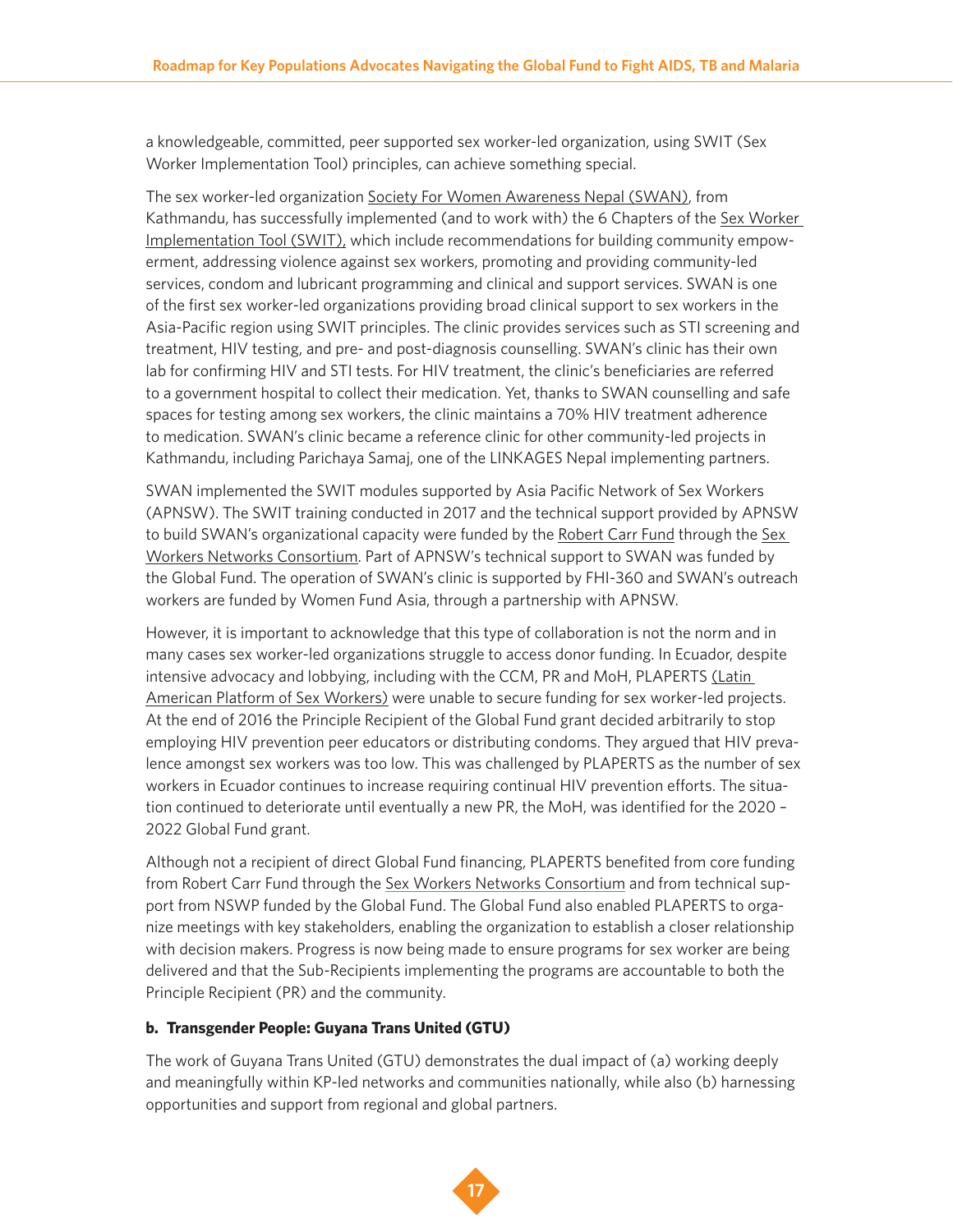GTU's mission is to empower transgender Guyanese people to advocate for their human rights and to participate as citizens in all decisions which may affect their lives. GTU is a member of the Global Fund Country Coordinating Mechanism in Guyana, but needed some support to more effectively and confidently participate in CCM processes to voice the priorities of transgender people.

Recognizing the need to support KP communities in their efforts to engage with CCMs, The Global Fund's own Community, Rights and Gender Initiative supported a global-level transgender network - Global Action for Trans Equality (GATE) - to lead a global project to strengthen peerbased and community-led networks of transgender people. GATE developed a training guide specifically for transgender leaders and advocates, paired with a new tool specifically for Trans advocates: the "Global Fund Monitoring and Oversight for Trans Communities Tool."

GTU and GATE worked together to convene a 2-day meeting that brought together 15 transgender activists in Guyana to engage in dialogue, assessment and planning within the context of sustainability and transition at the Global Fund. Notably, this work included a deep dive into the lived experiences of transgender people in Guyana; addressing the challenges and opportunities that this context presented; and developing an action plan for mitigating strategies.

Over the course of the meeting, GTU was supported to develop a proposal for additional Technical Assistance (TA) from the CRG's Strategic Initiative (CRG-SI).

Upon approval of the TA Request, ICASO was identified as the technical assistance provider. An ICASO consultant then engaged the membership of GTU in the development of their *Priorities Charter: A Roadmap for Transition and Sustainability*, which can be used to organize and center on-going advocacy by transgender advocates at the Guyana CCM.

Feedback from participants noted long-term benefits: beyond additional confidence in engaging at the Global Fund CCM, the transgender community was more connected with each other (overcoming previous internal rifts) and more effective and confident engaging in Global Fund processes (including, for example, establishing an active WhatsApp text chain to share updates, information and feedback). Investing in national-level transgender advocates in Guyana - alongside transgender-led and community-centered support from regional and global partners – make the Global Fund's commitment to human rights real.

### **c. Gay Men and other Men Who Have Sex with Men: Lighthouse, Vietnam**

In March 2017, MPact Global Action, a global network for gay men's health and rights, and Lighthouse Social Enterprise, a gay-led community organization in Vietnam, organized a consultation of gay and bisexual activists and government health policy makers in Hanoi. The consultation sought to address the lack of HIV programs targeting gay, bisexual and other men who have sex with men by making the case to include the MSM Implementation Toolkit (MSMIT) recommendations and best practices into the Global Fund concept note for Vietnam.

During the consultation, participants discussed progress, challenges, and opportunities related to Global Fund HIV programs for gay, bisexual and other men who have sex with men. They used the MSMIT to frame the discussion and elaborate the components of a high-quality, comprehensive HIV service delivery program and developed a clear, time-bound advocacy plan for including a list of programmatic recommendations in the funding request to the Global Fund.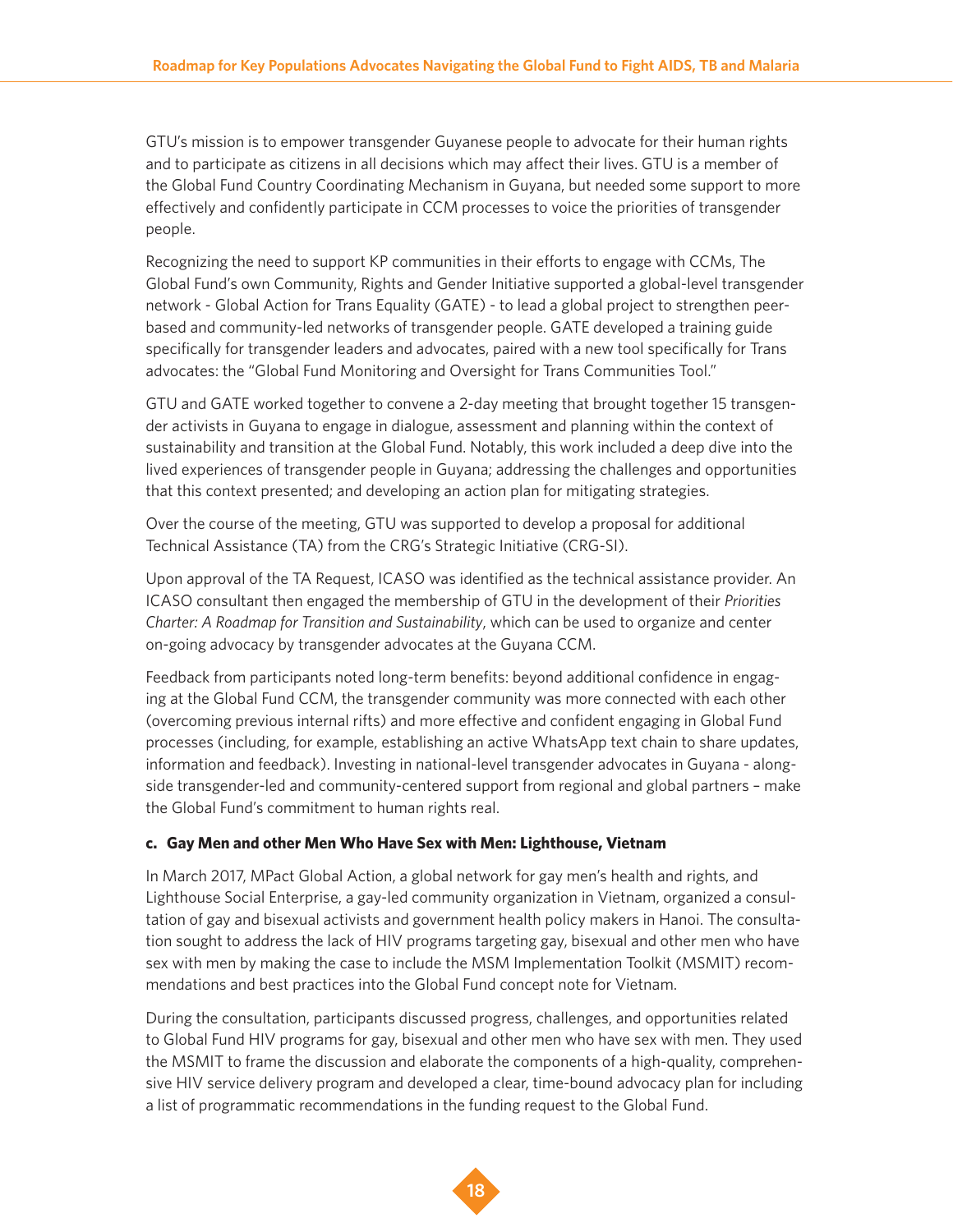After engaging with government health policy makers and international partners, the activists submitted the following recommendations to the Global Fund Country Coordinating Mechanism:

- Create an enabling environment in which gay, bisexual and other men who have sex with men feel supported when they seek to access HIV and STI services;
- Facilitate community empowerment;
- Enhance the quality and increasing the quantity/availability of condoms and lubricant;
- Strengthen HIV prevention, clinical/treatment, and support services;
- Increase the use of information technology to reach gay, bisexual and other men who have sex with men.

The overarching recommendation for the drafters of the Vietnam Concept Note for the Global Fund was to review the MSMIT against each proposed activity to ensure that gay, bisexual and other men who have sex with men were included in HIV programming. The recommendations were eventually formally included in Vietnam's Global Fund concept note submission. For example, the recommendation to create an enabling environment for gay, bisexual and other men who have sex with men was operationalized when the Global Fund provided funding for the network meeting of gay organizations, and funded World AIDS Day events organized by Lighthouse Social Enterprise in 2017 and 2018. The events served a crucial community-building function by allowing gay men working in HIV issues and/or affected by HIV to gather, share best practices, build networks, and move their work forward more effectively.

Similarly, the recommendation to improve condom quality was realized in practice when the Global Fund provided better quality condoms following consultations with gay, bisexual and other men who have sex with men to learn about their condom needs and preferences.

#### **d. People who use drugs (INPUD)**

In August 2017, two key-populations-led networks organized a consultation on the margins of the 2017 South Africa Drug Policy week, held in Capetown. The International Network of People who Use Drugs (INPUD) - a global peer-based network representing people who use drugs - and the South African Network of People who Use Drugs (SANPUD) - a drug user-led network in South Africa – brought together people who use drugs activists and advocates, key population advocates and programme managers. The consultation (a) explored the lack of HIV and harm reduction services overall in South Africa, especially those that are person-centered and delivered in community-competent ways for people who use/inject drugs, and (b) sought to address these shortcomings by making the case to include the recommendations and best practices described in the Injecting Drug User's Implementation Tool (IDUIT) into South Africa's next Concept Note submission to the Global Fund to Fight AIDS, TB and Malaria (the Global Fund).

During the consultation, training was conducted for the community of people who use drugs in South Africa to (a) increase their knowledge of the Global Fund and the IDUIT, and (b) strengthen their advocacy capacity to promote the IDUIT within Global Fund grant-making processes. Participants discussed progress, challenges and opportunities related to Global Fund HIV programs for people who use drugs in South Africa, using the IDUIT to define the components of high-quality comprehensive HIV and harm reduction programmes for people who use drugs. At the end of the consultation, a clear, time-bound advocacy plan for including programmatic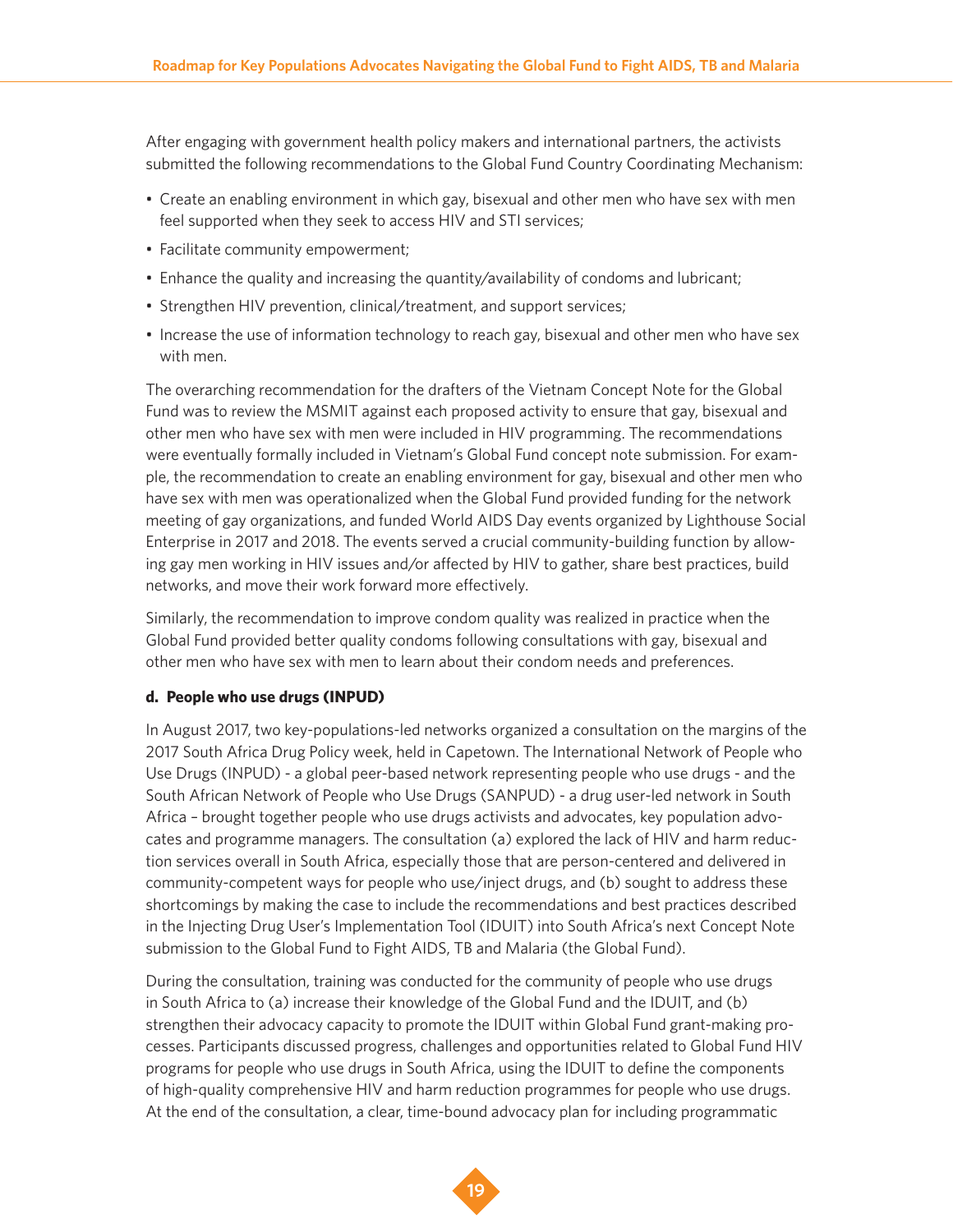recommendations in the next funding request to the Global Fund was developed and submitted to the Global Fund through the key population representative on the South African Country Coordinating Mechanism (CCM), whom were also in attendance.

Drug user activists and advocates submitted the following recommendations to the Concept Note Writing Team.

- Facilitate community empowerment, including through funding drug user-led networks and community initiatives, including peer service provision and capacity building in service delivery and advocacy
- Support community-led efforts on legal reform, human rights and stigma and discrimination through funding training on documenting human rights violations and training on addressing stigma and discrimination within health care settings
- Promote the piloting and scaling up of harm reduction services such as opiate agonist treatment (OAT), needle and syringe programmes (NSP) and naloxone provision
- Strengthen data collection on people who use drugs including through supporting size estimations of people who use drugs and mapping supportive and restrictive health infrastructures

Some of the recommendations were formally included within South Africa's 2017 Concept Note submission to the Global Fund, including the recommendation to facilitate community empowerment through funding drug user-led networks. As a result, SANPUD ended up being included within two Global Fund grants, one in which they received core funding for network development and the second for increasing the level of peer-delivery of services. More broadly, increased funding was allocated for harm reduction services, where pilot projects were scaled up throughout the regions in South Africa.

By the end of 2019, SANPUD was well-positioned in the South African civil society environment and financially secure. People who use drugs are now contributing to decisions through direct or indirect representation in governmental or civil society consultation bodies, with strong links forged and maintained with Global Fund Principal Recipients (PR's) and health services and programmes. Due to increased support for harm reduction, drug policy advocacy, and community involvement, the critical importance of the participation of people who use drugs in national and local level consultations is recognized by the South African government within the National Drug Master Plan (2018-2022), which also now mentions harm reduction for the first time.

### **e. Global Fund examples of support to key populations**

The box below is an excerpt from the [Global Fund's Technical Brief on HIV and Key](https://www.theglobalfund.org/media/4794/core_keypopulations_technicalbrief_en.pdf) Populations, specifically Annex 1 that provides examples of key populations programs and approaches that have benefitted from Global Fund support.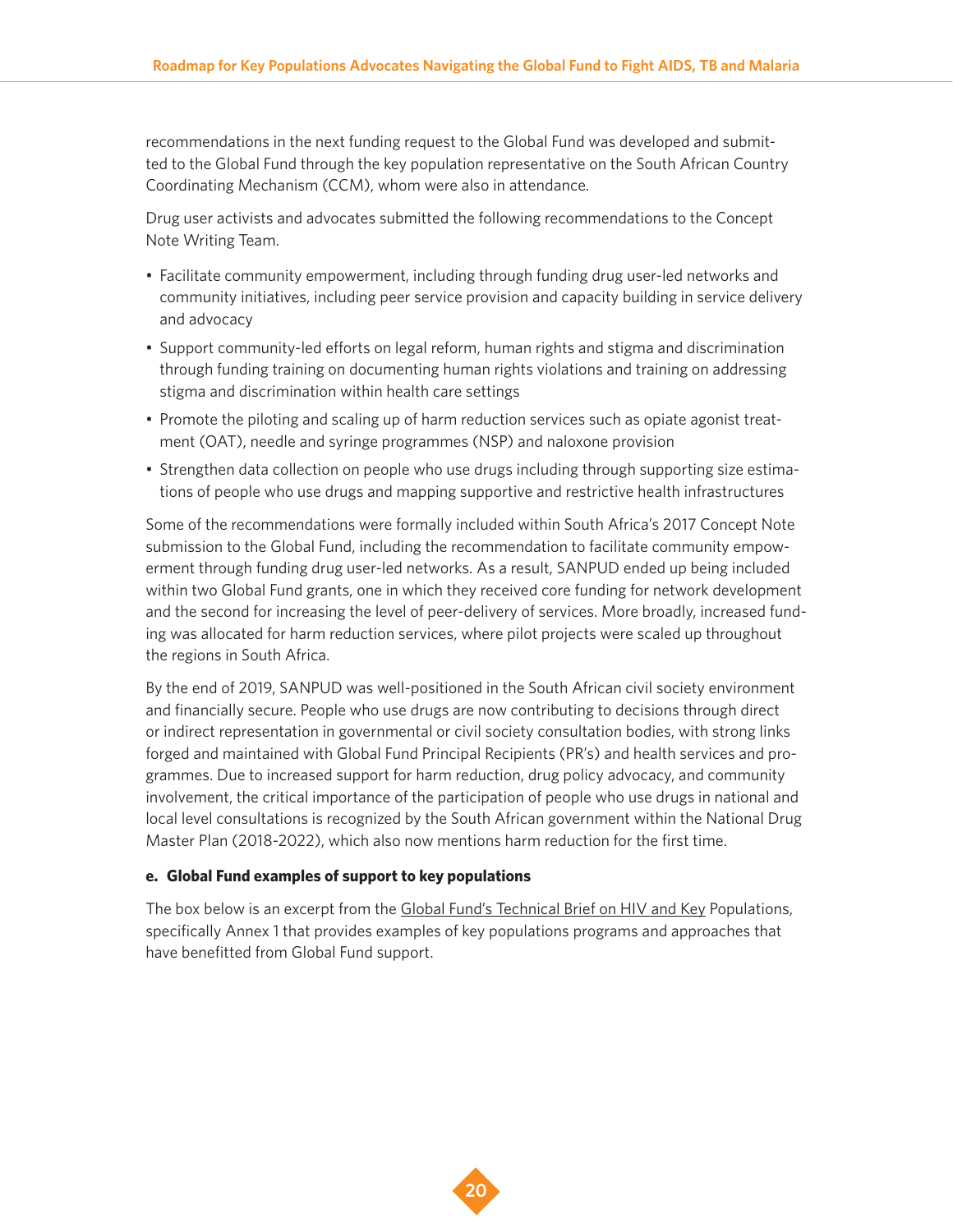# **Global Fund Technical Brief on HIV and Key Populations**

# **Annex 1. Examples of approaches and programs**

These examples are drawn from the assessment of programs for key populations across 65 countries commissioned by the Global Fund to assess how HIV service packages are designed, delivered, and monitored during the 2017–2019 allocation period. They are intended to show how programs have addressed some of the challenges of designing and implementing comprehensive interventions.

# **A. Sustainable funding**

Social contracting is the use of government resources to fund civil-society organizations to deliver health services which the government has a responsibility to provide. Some countries like Brazil, India and Papua New Guinea have long-established NGO contracting mechanisms in their health systems. Other countries that have taken steps to open up opportunities for social contracting in HIV include Belarus, China, Croatia, the Former Yugoslav Republic of Macedonia, Guyana, Kazakhstan, the Kyrgyz Republic, and Ukraine. NGOs funded through insurance schemes: Love Yourself, an NGO in Manila provides prevention and care services for HIV, sexually transmitted infections, and tuberculosis to men who have sex with men. It is accredited by the Philippines health insurance agency and receives an annual allocation for each person living with HIV on its register, which it uses to provide a range of health and welfare services. Love Yourself is partially funded by a Global Fund allocation but is likely to move to full funding from health insurance in the medium term.

# **B. Community leadership and participation**

A strategy for addressing critical enablers in Madagascar is the use of provincial, county and/ or ward committees to guide local key population programming. Each region of Madagascar has a regional task force responsible for improving coordination at a local level. In the city of Mahajanga, the task force brings together the chief of the region, the regional director of health, other health personnel, NGOs, and key population representatives to discuss key population issues. In Kenya, county-level key population technical working groups regularly bring together implementers, county government representatives, local chiefs, and community leaders. This has facilitated service provision and reduced community backlash and interference from law enforcement during outreach.

# **C. Specifying levels of service delivery**

South Africa's National Sex Worker HIV Plan (2016) has three tiers of service delivery: 1) peer outreach as the backbone of the response; 2) dedicated clinics in areas with a high density of sex workers (more than 3,000 per district); 3) mobile services in low-density areas (fewer than 3,000 sex workers per district), delivered at hotspots with support from outreach teams. The Papua New Guinea National STI and HIV Strategy outlines "essential" and "enhanced" service packages for key populations, specifies which provinces will receive which package, based on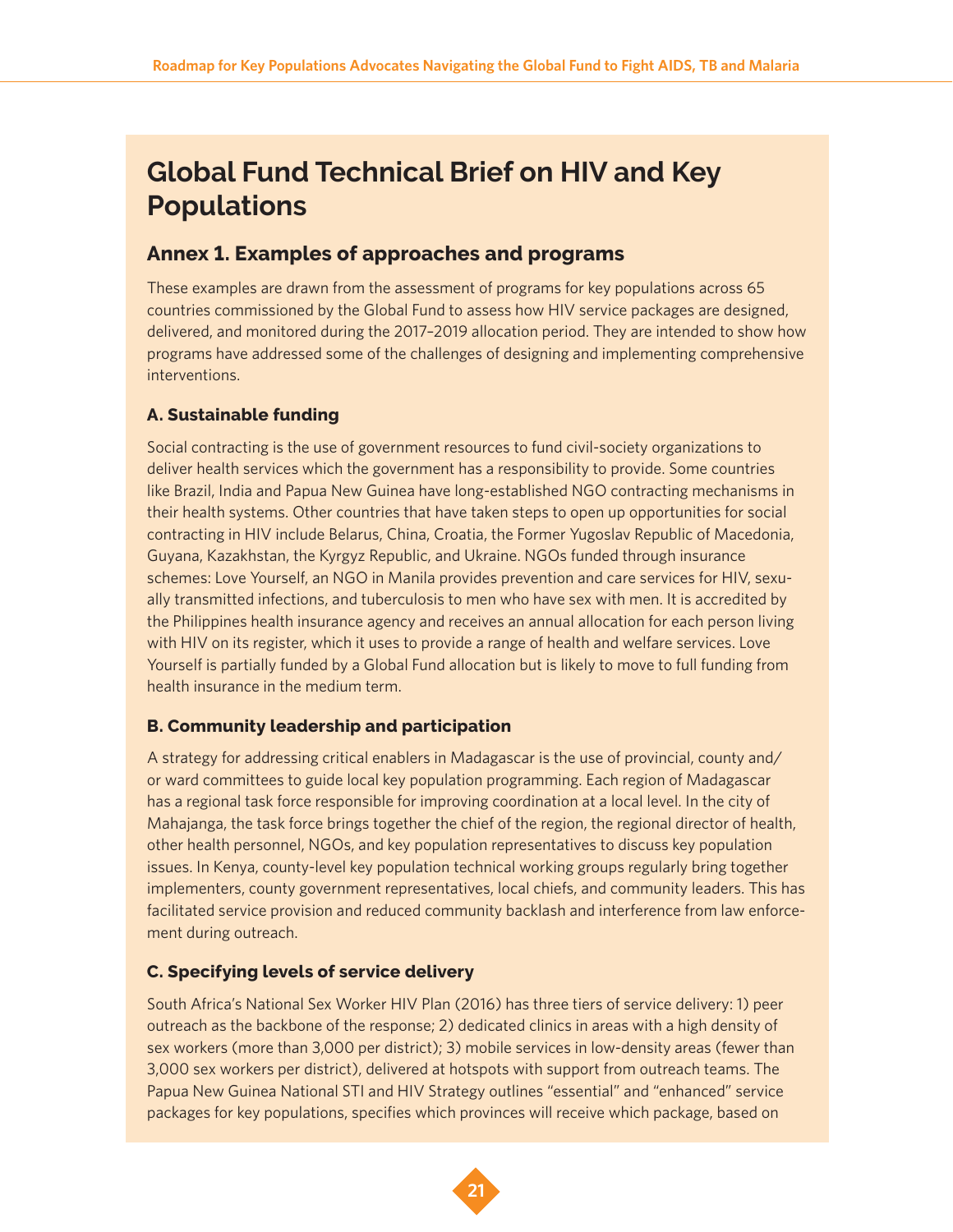the HIV burden, and outlines how demand creation and community follow-up will be integrated into broader community health programs in lower-burden provinces. October 2019 Geneva, Switzerland Page 29

#### **D. Mental-health services for key populations**

In countries where adequate mental-health services for the general population do not exist, HIV programs should address key populations with cost-effective, evidence-informed interventions. Depression and anxiety are prevalent among key populations, and effective treatments improve HIV-related outcomes.40,41 Group psychotherapy with people living with HIV in northern Uganda has improved related outcomes such as treatment adherence, which ultimately contributes to the reduction in stigma experienced by people living with HIV. Where professional mental-health services are not well established, services may be provided by trained lay people. In Kenya, interpersonal psychotherapy is provided to women living with HIV, via 10-12 sessions, held weekly, that address interpersonal issues in depression and help participants build social skills and gather social support. No educational criteria or experience were required for those who were trained to deliver the therapy.43

#### **E. Models of community-supported and community-led testing services**

In the Dominican Republic, Indonesia, and Peru, trained key population members accompany government staff providing HIV testing services in the community or at government clinics in order to provide pre- and post-test counselling. In some models, NGOs and CBOs are funded to provide outreach staff at government or private clinics to provide counseling and adherence support (e.g. Guyana, Papua New Guinea, the Philippines, South Africa, and Thailand). The Competent Clinics program implemented by Anova in South Africa provides training and coaching to government clinics on providing services to men who have sex with men, particularly in rural areas where NGO outreach is likely to be less available. Under this initiative the entire staff of a government clinic is trained and coached over time toward certification of the clinic as an "MSM Competent Clinic". In several countries (for example, India, Indonesia, Kenya, the Philippines, and South Africa), strong and experienced key-population-led NGOs run their own clinics providing the entire cascade of services for HIV, sexually transmitted infections and tuberculosis, from prevention to care.

#### **F. Data management and security**

Alliance for Public Health in Ukraine uses open-access software (SyrEx) to record and monitor information on clients reached and services provided in community-based programs. It allows project implementation partners to uniquely register project clients with an agreed-upon unique identifier code, and to record commodities and services provided, as well as other key deliverables such as trainings. In South Africa, where there is a requirement that people testing for HIV sign consent forms, forms signed by people in community-based settings are sealed in envelopes before being taken back to the office. The forms and other identifying data are locked away, with access only by approved monitoring and evaluation staff.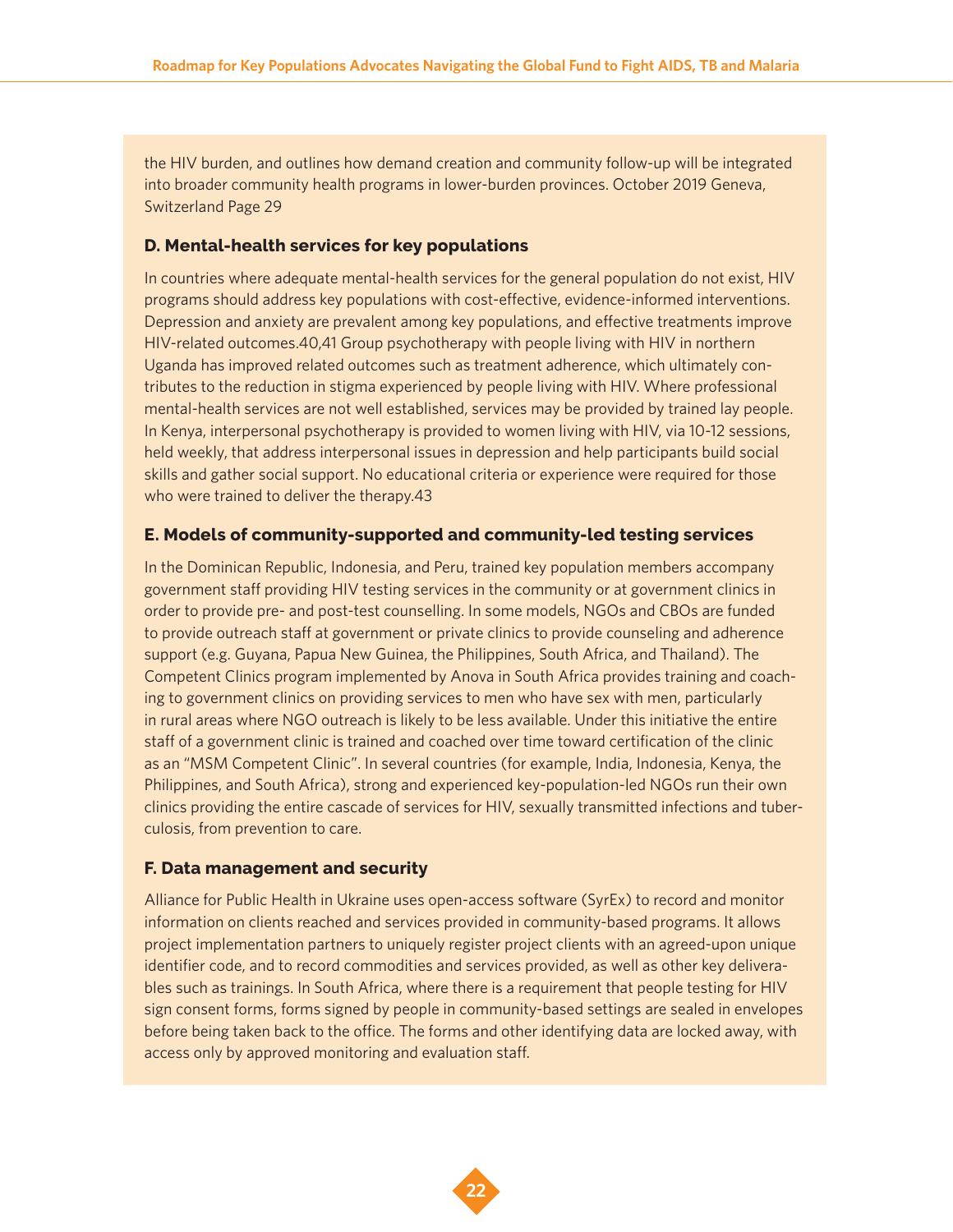### **G. Using data for performance improvement**

In Georgia, a new prevention database will enable real-time data entry when key population members are enrolled in HIV prevention services and assigned a unique identifier code (UIC). The prevention database will be able to link these data with medical data in the country's databases on ART, hepatitis C, tuberculosis, and sexually transmitted infections for services provided to HIV-positive key population members.

#### Source: [Global Fund "Technical brief on HIV and key populations" 2019 – Page 30](https://www.theglobalfund.org/media/4794/core_keypopulations_technicalbrief_en.pdf)

When these medical data are downloaded to the prevention database, they will be automatically stripped of the patient's identifying information to preserve anonymity. The new database will make it possible to construct complete cascades for key populations, including viral load suppression. By linking UIC data with HIV medical data, it will allow planners to see whether key population members diagnosed with HIV are accessing the services they need.

In South Africa, the Global Fund's Principal Recipient for sex worker programs, NACOSA, has devised two online platforms to help Sub-Recipient organizations (SRs) manage and use data for decision-making. SRs use Orbit, a cloud-based data system, to enter data from outreach forms and data on HIV testing, referrals, and participation in meetings. The SRs are trained by NACOSA to extract basic data for their own information and planning needs, and NACOSA holds quarterly meetings for SRs to review graphs and data drawn from Orbit and determine how to improve programming. NACOSA is also developing ZENESIS, an analytics platform that will help SRs analyze data for strategy and decision-making.

![](_page_22_Picture_6.jpeg)